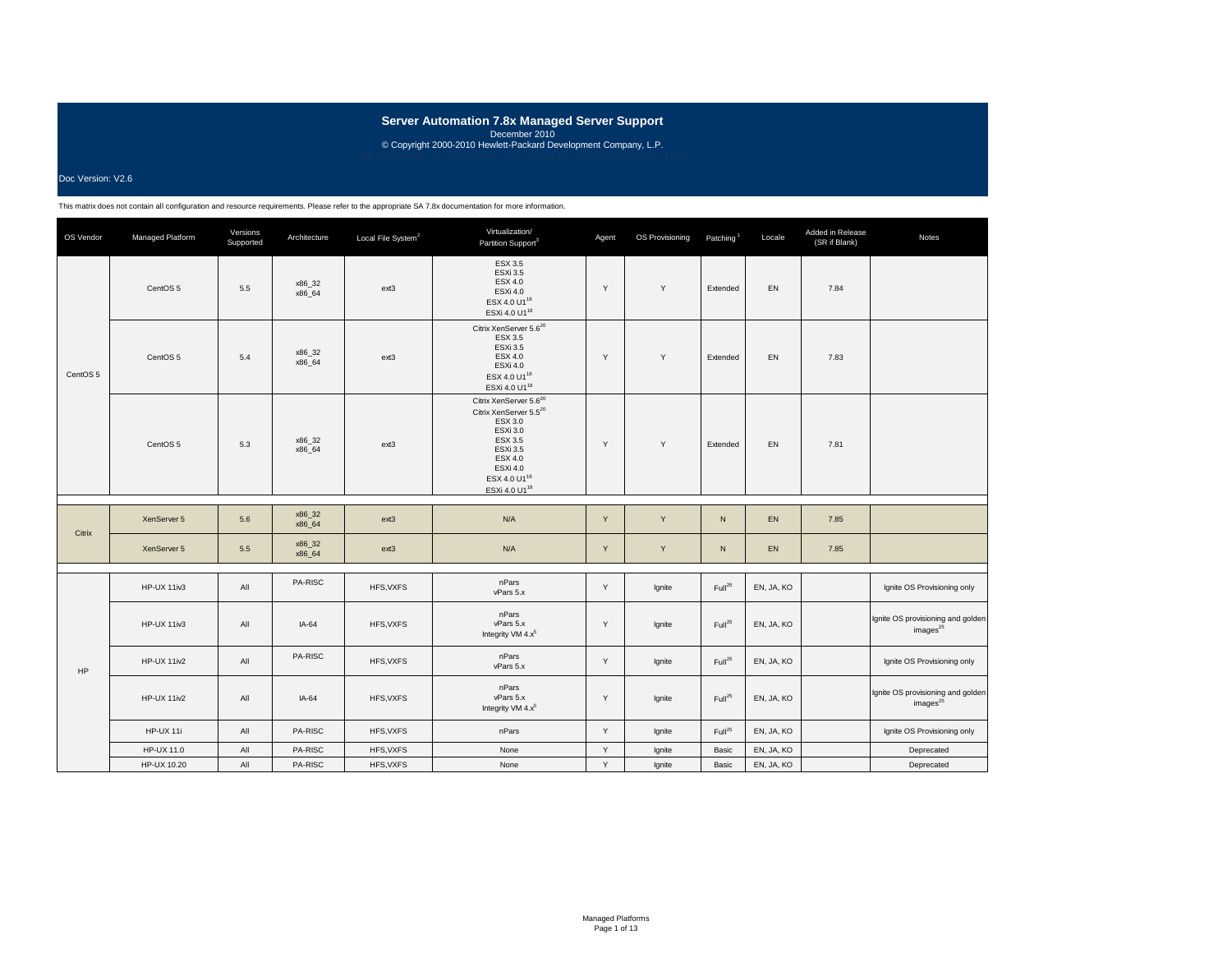Doc Version: V2.6

| OS Vendor  | Managed Platform                                                                           | Versions<br>Supported | Architecture     | Local File System <sup>2</sup> | Virtualization/<br>Partition Support <sup>3</sup>                                                                                                                                                                                                                                                                                    | Agent        | OS Provisioning | Patching <sup>1</sup> | Locale                                                             | Added in Release<br>(SR if Blank) | <b>Notes</b>             |
|------------|--------------------------------------------------------------------------------------------|-----------------------|------------------|--------------------------------|--------------------------------------------------------------------------------------------------------------------------------------------------------------------------------------------------------------------------------------------------------------------------------------------------------------------------------------|--------------|-----------------|-----------------------|--------------------------------------------------------------------|-----------------------------------|--------------------------|
|            | AIX 6.1                                                                                    | All                   | Power            | JFS, JFS2, VXFS                | LPAR                                                                                                                                                                                                                                                                                                                                 | Y            | <b>NIM</b>      | Basic                 | EN, JA, KO                                                         |                                   | NIM OS Provisioning only |
|            | AIX 5.3                                                                                    | All                   | Power            | JFS, JFS2, VXFS                | LPAR                                                                                                                                                                                                                                                                                                                                 | Y            | <b>NIM</b>      | Basic                 | EN, JA, KO                                                         |                                   | NIM OS Provisioning only |
| <b>IBM</b> | AIX 5.2                                                                                    | All                   | Power            | JFS, JFS2, VXFS                | LPAR                                                                                                                                                                                                                                                                                                                                 | Y            | <b>NIM</b>      | Basic                 | EN, JA, KO                                                         |                                   | NIM OS Provisioning only |
|            | AIX 5.1                                                                                    | All                   | Power            | JFS, JFS2, VXFS                | LPAR                                                                                                                                                                                                                                                                                                                                 | $\mathsf Y$  | <b>NIM</b>      | Basic                 | EN, JA, KO                                                         |                                   | Deprecated               |
|            | AIX 4.3                                                                                    | All                   | Power            | JFS, JFS2, VXFS                | LPAR                                                                                                                                                                                                                                                                                                                                 | $\mathsf{Y}$ | <b>NIM</b>      | Basic                 | EN, JA, KO                                                         |                                   | Deprecated               |
|            | Windows Server 2008 R2<br>(Standard, Enterprise,<br>Datacenter, Server Core) <sup>19</sup> | GA                    | x86_64           | <b>NTFS</b>                    | Citrix XenServer 5.6 <sup>20</sup><br>ESX 4.0<br>ESXi 4.0<br>ESX 4.0 U1 <sup>18</sup><br>ESXi 4.0 U1 <sup>18</sup><br>Oracle VM 2.2.1 <sup>21</sup><br>Windows Server 2008 Hyper-V <sup>4</sup><br>Windows Server 2008 R2 Hyper-V <sup>15</sup>                                                                                      | Y            | Y               | Full                  | EN, KO, JA, IT,<br>DE, FR, CHS <sup>13,</sup><br>CHT <sup>22</sup> | 7.81                              | See Windows Note 1       |
| Microsoft  | Windows Server 2008<br>(Standard, Enterprise,<br>Datacenter, Web, Server<br>Core)          | SP <sub>2</sub>       | x86_32<br>x86_64 | <b>NTFS</b>                    | Citrix XenServer 5.520<br>Citrix XenServer 5.6 <sup>20</sup><br>ESX 3.5 U4 or later<br>ESXi 3.5 U4 or later<br>ESX 4.0<br>ESXi 4.0<br>ESX 4.0 U1 <sup>18</sup><br>ESXi 4.0 U1 <sup>18</sup><br>Windows Server 2008 Hyper-V <sup>4</sup><br>Windows Server 2008 R2 Hyper-V <sup>15</sup>                                              | Y            | Y               | Full                  | EN, KO, JA, IT,<br>DE, FR, CHS <sup>13</sup><br>CHT <sup>14</sup>  | 7.81                              | See Windows Note 1       |
|            | Windows Server 2008<br>(Standard, Enterprise,<br>Datacenter, Web, Server<br>Core)          | GA-SP1                | x86_32<br>x86 64 | <b>NTFS</b>                    | Citrix XenServer 5.5 <sup>20</sup><br>Citrix XenServer 5.6 <sup>20</sup><br>ESX 3.5 U2 or later<br>ESXi 3.5 U2 or later<br>ESX 4.0<br>ESXi 4.0<br>ESX 4.0 U1 <sup>18</sup><br>ESXi 4.0 U1 <sup>18</sup><br>Oracle VM 2.2.1 <sup>21</sup><br>Windows Server 2008 Hyper-V <sup>4</sup><br>Windows Server 2008 R2 Hyper-V <sup>15</sup> | Y            | Y               | Full                  | EN, KO, JA, IT,<br>DE, FR, CHT <sup>14</sup>                       |                                   | See Windows Note 1       |
|            | Windows XP Professional                                                                    | SP2-SP3               | x86_32           | <b>NTFS</b>                    | Citrix XenServer 5.520<br>Citrix XenServer 5.6 <sup>20</sup><br>ESX 3.0<br><b>ESX 3.5</b><br>ESXi 3.5<br><b>ESX 4.0</b><br>ESXi 4.0<br>ESX 4.0 U1 <sup>18</sup><br>ESXi 4.0 U1 <sup>18</sup><br>Oracle VM 2.2.1 <sup>21</sup><br>Windows Server 2008 Hyper-V <sup>4</sup><br>Windows Server 2008 R2 Hyper-V <sup>15</sup>            | Y            | Y               | Full                  | EN, KO, JA, IT,<br>DE, FR                                          |                                   | See Windows Note 1       |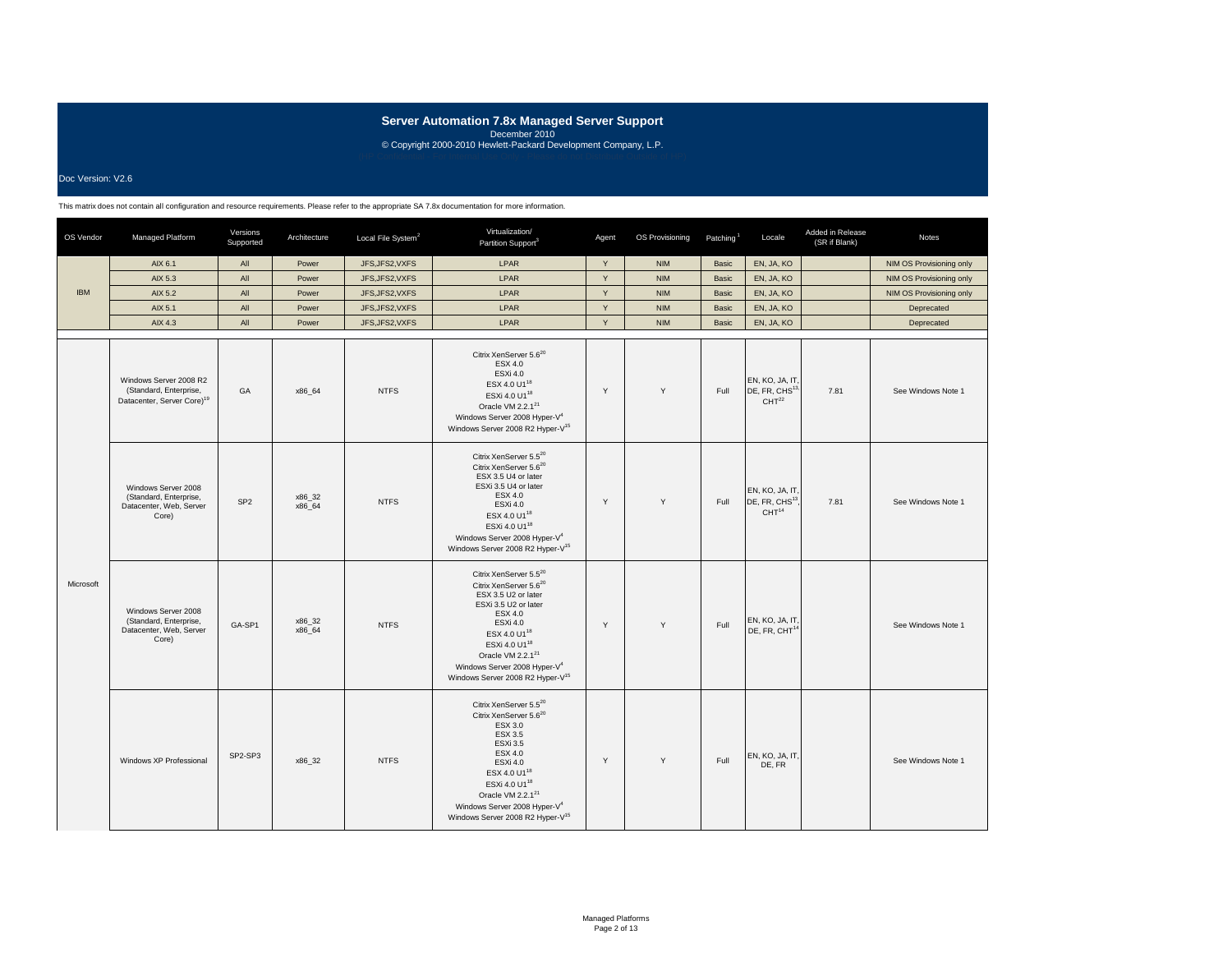### Doc Version: V2.6

| OS Vendor | Managed Platform                                                     | Versions<br>Supported | Architecture     | Local File System <sup>2</sup> | Virtualization/<br>Partition Support <sup>3</sup>                                                                                                                                                                                                                                                                              | Agent | OS Provisioning | Patching <sup>1</sup> | Locale                                                            | Added in Release<br>(SR if Blank) | Notes              |
|-----------|----------------------------------------------------------------------|-----------------------|------------------|--------------------------------|--------------------------------------------------------------------------------------------------------------------------------------------------------------------------------------------------------------------------------------------------------------------------------------------------------------------------------|-------|-----------------|-----------------------|-------------------------------------------------------------------|-----------------------------------|--------------------|
|           | Windows Server 2003<br>(Standard, Enterprise,<br>Datacenter, Web)    | SP1-SP2               | x86 32<br>x86 64 | <b>NTFS</b>                    | Citrix XenServer 5.5 <sup>20</sup><br>Citrix XenServer 5.6 <sup>20</sup><br>ESX 3.0<br>ESX 3.5<br>ESXi 3.5<br><b>ESX 4.0</b><br>ESXi 4.0<br>ESX 4.0 U1 <sup>18</sup><br>ESXi 4.0 U1 <sup>18</sup><br>Oracle VM 2.2.1 <sup>21</sup><br>Windows Server 2008 Hyper-V <sup>4</sup><br>Windows Server 2008 R2 Hyper-V <sup>15</sup> | Y     | Y               | Full                  | EN, KO, JA, IT,<br>DE, FR, CHS <sup>10</sup><br>CHT <sup>23</sup> |                                   | See Windows Note 1 |
|           | Windows Server 2003 R2<br>(Standard, Enterprise,<br>Datacenter, Web) | SP <sub>2</sub>       | x86_32<br>x86 64 | <b>NTFS</b>                    | Citrix XenServer 5.5 <sup>20</sup><br>Citrix XenServer 5.6 <sup>20</sup><br>ESX 3.0<br>ESX 3.5<br>ESXi 3.5                                                                                                                                                                                                                     | Y     | Y               | Full                  | EN, JA, KO,<br>CHS <sup>10,</sup> CHT <sup>24</sup>               |                                   | See Windows Note 1 |
|           | Windows Server 2000<br>(Advanced Server)                             | SP <sub>4</sub>       | x86_32           | <b>NTFS</b>                    | Citrix XenServer 5.5 <sup>20</sup><br>Citrix XenServer 5.6 <sup>20</sup><br>ESX 3.0<br>ESX 3.5<br>ESXi 3.5<br><b>ESX 4.0</b><br>ESXi 4.0<br>ESX 4.0 U1 <sup>18</sup><br>ESXi 4.0 U1 <sup>18</sup><br>Oracle VM 2.2.1 <sup>21</sup><br>Windows Server 2008 Hyper-V <sup>4</sup><br>Windows Server 2008 R2 Hyper-V <sup>17</sup> | Y     | Y               | Full                  | EN, KO, JA, IT,<br>DE, FR, CN <sup>10</sup>                       |                                   | See Windows Note 1 |
| Microsoft | Windows Server 2000<br>(Professional, Server,<br>Datacenter)         | SP <sub>4</sub>       | x86_32           | <b>NTFS</b>                    | Citrix XenServer 5.520<br>Citrix XenServer 5.6 <sup>20</sup><br>ESX 3.0<br>ESX 3.5<br>ESXi 3.5<br><b>ESX 4.0</b><br>ESXi 4.0<br>ESX 4.0 U1 <sup>18</sup><br>ESXi 4.0 U1 <sup>18</sup><br>Oracle VM 2.2.1 <sup>21</sup><br>Windows Server 2008 Hyper-V <sup>4</sup><br>Windows Server 2008 R2 Hyper-V <sup>17</sup>             | Y     | Y               | Full                  | EN, KO, JA, IT,<br>DE, FR, CN <sup>10</sup>                       |                                   | See Windows Note 1 |
|           | Windows NT 4 Server                                                  | SP <sub>6a</sub>      | x86_32           | <b>NTFS</b>                    | ESX 3.0<br><b>ESX 3.5</b><br><b>ESXi 3.5</b><br>ESX 4.0<br>ESXi 4.0<br>ESX 4.0 U1 <sup>18</sup><br>ESXi 4.0 U1 <sup>18</sup>                                                                                                                                                                                                   | Y     | $\mathsf{N}$    | Full                  | EN, JA, KO                                                        |                                   | Deprecated         |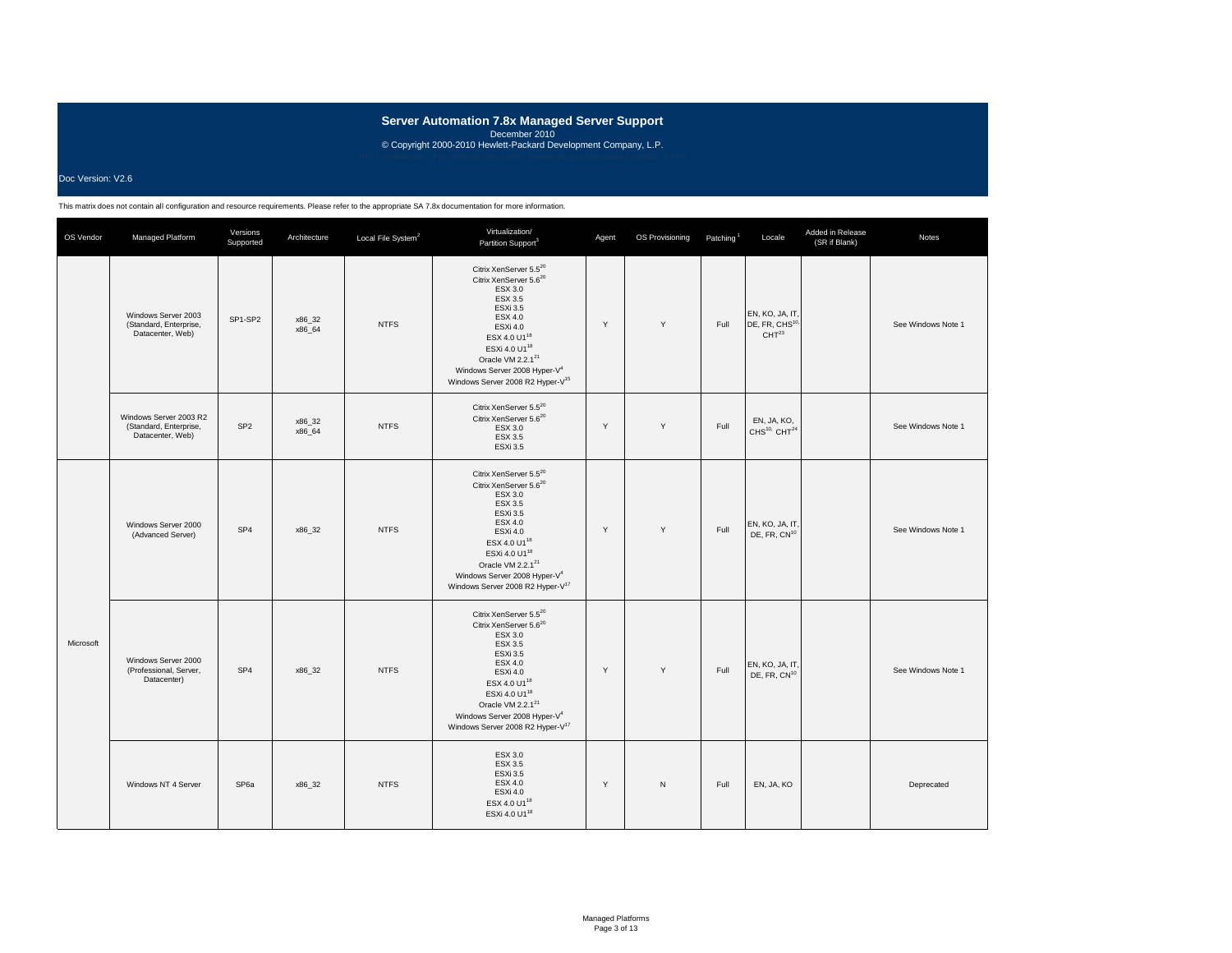### Doc Version: V2.6

| OS Vendor | Managed Platform          | Versions<br>Supported | Architecture     | Local File System <sup>2</sup> | Virtualization/<br>Partition Support <sup>3</sup>                                                                                                                                                                                                                                      | Agent | OS Provisioning | Patching <sup>1</sup> | Locale | Added in Release<br>(SR if Blank) | Notes |
|-----------|---------------------------|-----------------------|------------------|--------------------------------|----------------------------------------------------------------------------------------------------------------------------------------------------------------------------------------------------------------------------------------------------------------------------------------|-------|-----------------|-----------------------|--------|-----------------------------------|-------|
|           | Oracle Enterprise Linux 5 | 5.5                   | x86_32<br>x86 64 | $ext{3}$                       | <b>ESX 3.5</b><br><b>ESXi 3.5</b><br><b>ESX 4.0</b><br><b>ESXi 4.0</b><br>ESX 4.0 U1 <sup>18</sup><br>ESXi 4.0 U1 <sup>18</sup><br>Oracle VM <sup>21</sup><br>Virtuozzo Containers 4.0 <sup>6</sup>                                                                                    | Y     | Y               | Extended              | EN.    | 7.83                              |       |
| Oracle    | Oracle Enterprise Linux 5 | 5.4                   | x86 32<br>x86_64 | $ext{3}$                       | Citrix XenServer 5.6 <sup>20</sup><br><b>ESX 3.5</b><br><b>ESXi 3.5</b><br><b>ESX 4.0</b><br><b>ESXi 4.0</b><br>ESX 4.0 U1 <sup>18</sup><br>ESXi 4.0 U1 <sup>18</sup><br>Oracle VM 2.2.1 <sup>21</sup><br>Virtuozzo Containers 4.0 <sup>6</sup>                                        | Y     | Y               | Extended              | EN     | 7.83                              |       |
|           | Oracle Enterprise Linux 5 | 5.3                   | x86_32<br>x86 64 | $ext{3}$                       | Citrix XenServer 5.6 <sup>20</sup><br><b>ESX 3.5</b><br><b>ESXi 3.5</b><br><b>ESX 4.0</b><br><b>ESXi 4.0</b><br>ESX 4.0 U1 <sup>18</sup><br>ESXi 4.0 U1 <sup>18</sup><br>Oracle VM 2.2.1 <sup>21</sup><br>Virtuozzo Containers 4.0 <sup>6</sup>                                        | Y     | Y               | Extended              | EN     | 7.81                              |       |
|           | Oracle Enterprise Linux 5 | $5.1 - 5.2$           | x86_32<br>x86_64 | $ext{3}$                       | Citrix XenServer 5.5 <sup>20</sup><br>Citrix XenServer 5.6 <sup>20</sup><br>ESX 3.5 (5.2 only)<br>ESXi 3.5 (5.2 only)<br>ESX 4.0<br><b>ESXi 4.0</b><br>ESX 4.0 U1 <sup>18</sup><br>ESXi 4.0 U1 <sup>18</sup><br>Oracle VM 2.2.1 <sup>21</sup><br>Virtuozzo Containers 4.0 <sup>6</sup> | Y     | Y               | Extended              | EN.    | 7.84                              |       |
|           | Oracle Enterprise Linux 4 | 4.8                   | x86 32<br>x86_64 | ext3                           | <b>ESX 4.0</b><br><b>ESXi 4.0</b><br>Oracle VM 2.2.1 <sup>21</sup><br>Virtuozzo Containers 4.0 <sup>6</sup>                                                                                                                                                                            | Y     | Y               | Extended              | EN     | 7.83                              |       |
|           | Oracle Enterprise Linux 4 | $4.4 - 4.7$           | x86_32<br>x86_64 | ext3                           | ESX 4.0 (4.5-4.7 only)<br>ESXi 4.0 (4.5-4.7 only)<br>ESX 4.0 U1 (4.5-4.7 only) <sup>18</sup><br>ESXi 4.0 U1 (4.5-4.7 only) <sup>18</sup><br>Oracle VM 2.2.1 <sup>21</sup><br>Virtuozzo Containers 4.0 <sup>6</sup>                                                                     | Y     | Y               | Extended              | EN     | 7.84                              |       |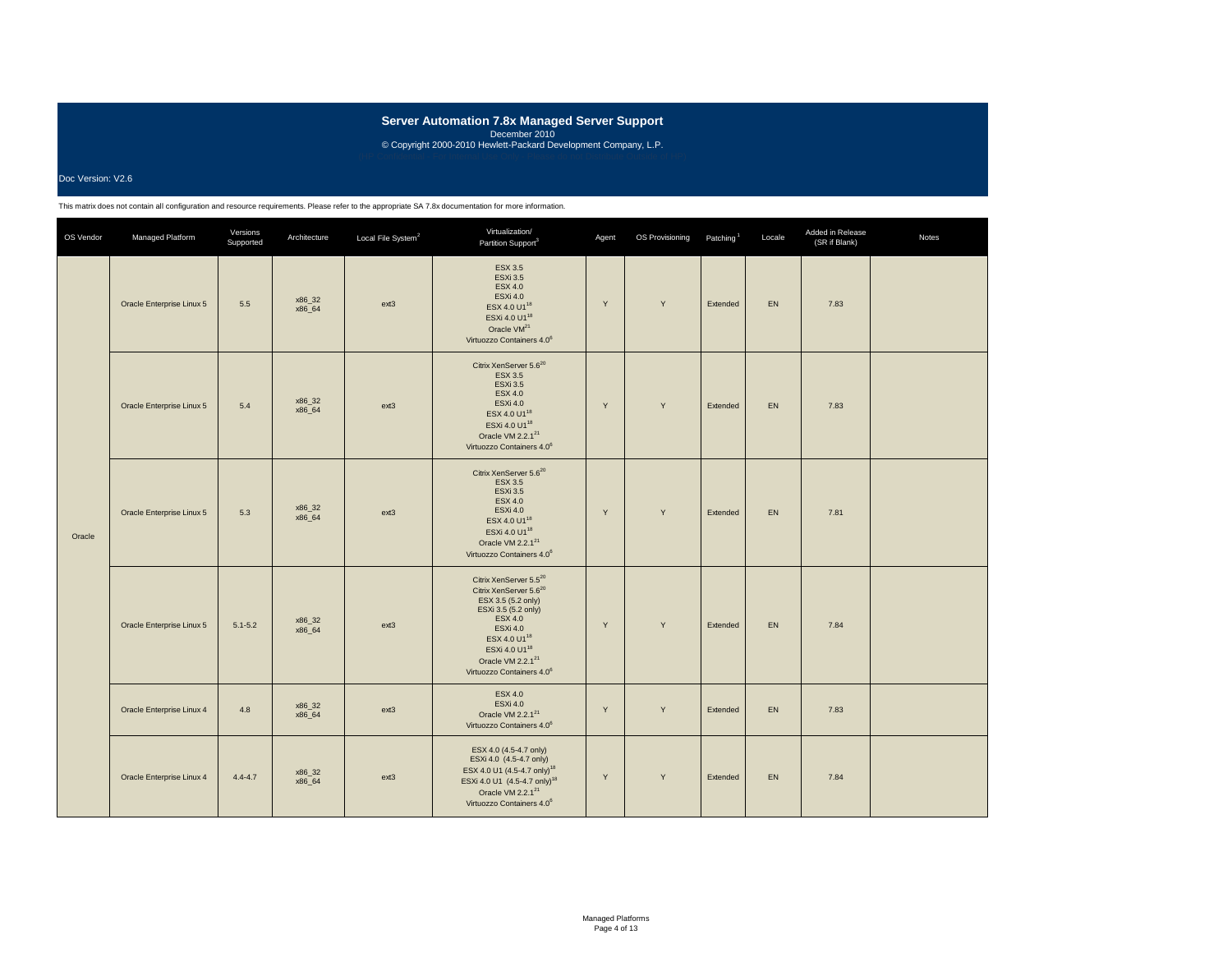### Doc Version: V2.6

| OS Vendor | Managed Platform                               | Versions<br>Supported | Architecture     | Local File System <sup>2</sup> | Virtualization/<br>Partition Support <sup>3</sup>                                                                                                                                                                                                                            | Agent | OS Provisioning | Patching <sup>1</sup> | Locale     | Added in Release<br>(SR if Blank) | Notes |
|-----------|------------------------------------------------|-----------------------|------------------|--------------------------------|------------------------------------------------------------------------------------------------------------------------------------------------------------------------------------------------------------------------------------------------------------------------------|-------|-----------------|-----------------------|------------|-----------------------------------|-------|
|           | SuSE Linux Enterprise Server<br>11             | SP <sub>1</sub>       | x86_32<br>x86 64 | reiserfs, ext3                 | ESX 4.0<br>ESXi 4.0<br>ESX 4.0 U1 <sup>18</sup><br>ESXi 4.0 U1 <sup>18</sup>                                                                                                                                                                                                 | Y     | Y               | Extended              | EN, JA, KO | 7.84                              |       |
|           | SuSE Linux Enterprise Server<br>11             | GA                    | x86 32<br>x86 64 | reiserfs, ext3                 | Citrix XenServer 5.5 <sup>20</sup><br>Citrix XenServer 5.6 <sup>20</sup><br>ESX 3.5 U4 or later<br>ESXi 3.5 U4 or later<br><b>ESX 4.0</b><br>ESXi 4.0<br>ESX 4.0 U1 <sup>18</sup><br>ESXi 4.0 U1 <sup>18</sup>                                                               | Y     | Y               | Extended              | EN, JA, KO | 7.81                              |       |
|           | SuSE Linux Enterprise Server<br>11             | GA                    | zSeries          | ext3                           | N/A                                                                                                                                                                                                                                                                          | Y     | N               | Extended              | <b>EN</b>  | 7.84                              |       |
|           | SuSE Linux Enterprise Server<br>11             | GA                    | power            | reiserfs, ext3                 | N/A                                                                                                                                                                                                                                                                          | Y     | $Y^{12}$        | Extended              | EN, JA, KO | 7.83                              |       |
|           | SuSE Linux Enterprise Server<br>11             | SP <sub>1</sub>       | power            | reiserfs                       | N/A                                                                                                                                                                                                                                                                          | Y     | $Y^{12}$        | Extended              | EN         | 7.85                              |       |
| Novell    | SuSE Linux Enterprise Server<br>10             | SP <sub>3</sub>       | power            | reiserfs                       | N/A                                                                                                                                                                                                                                                                          | Y     | $Y^{12}$        | Extended              | EN, JA, KO | 7.83                              |       |
|           | SuSE Linux Enterprise Server<br>10             | SP <sub>3</sub>       | zSeries          | ext3                           | N/A                                                                                                                                                                                                                                                                          | Y     | ${\sf N}$       | Extended              | <b>EN</b>  | 7.84                              |       |
|           | SuSE Linux Enterprise Server<br>10             | SP <sub>3</sub>       | x86 32<br>x86_64 | reiserfs                       | Citrix XenServer 5.6 <sup>20</sup><br>ESX 3.0<br>ESX 3.5<br>ESXi 3.5<br><b>ESX 4.0</b><br>ESXi 4.0<br>ESX 4.0 U1 <sup>18</sup><br>ESXi 4.0 U1 <sup>18</sup><br>Windows Server 2008 Hyper-V4,7                                                                                | Y     | Y               | Extended              | EN, JA, KO | 7.82                              |       |
|           | SuSE Linux Enterprise Server<br>10             | GA-SP2                | x86_32<br>x86 64 | reiserfs                       | Citrix XenServer 5.6 <sup>20</sup><br>Citrix XenServer 5.5 <sup>20</sup><br>ESX 3.0<br>ESX 3.5<br>ESXi 3.5<br>ESX 4.0<br>ESXi 4.0<br>ESX 4.0 U1 <sup>18</sup><br>ESXi 4.0 U1 <sup>18</sup><br>Windows Server 2008 Hyper-V4,7<br>Windows Server 2008 R2 Hyper-V <sup>16</sup> | Y     | Y               | Extended              | EN, JA, KO |                                   |       |
|           | SuSE Linux Enterprise Server<br>$\overline{9}$ | GA-SP4                | x86_32<br>x86 64 | reiserfs                       | ESX 3.0<br><b>ESX 3.5</b><br><b>ESXi 3.5</b><br><b>ESX 4.0</b><br>ESXi 4.0<br>ESX 4.0 U1 <sup>18</sup><br>ESXi 4.0 U1 <sup>18</sup>                                                                                                                                          | Y     | Y               | Basic                 | EN, JA, KO |                                   |       |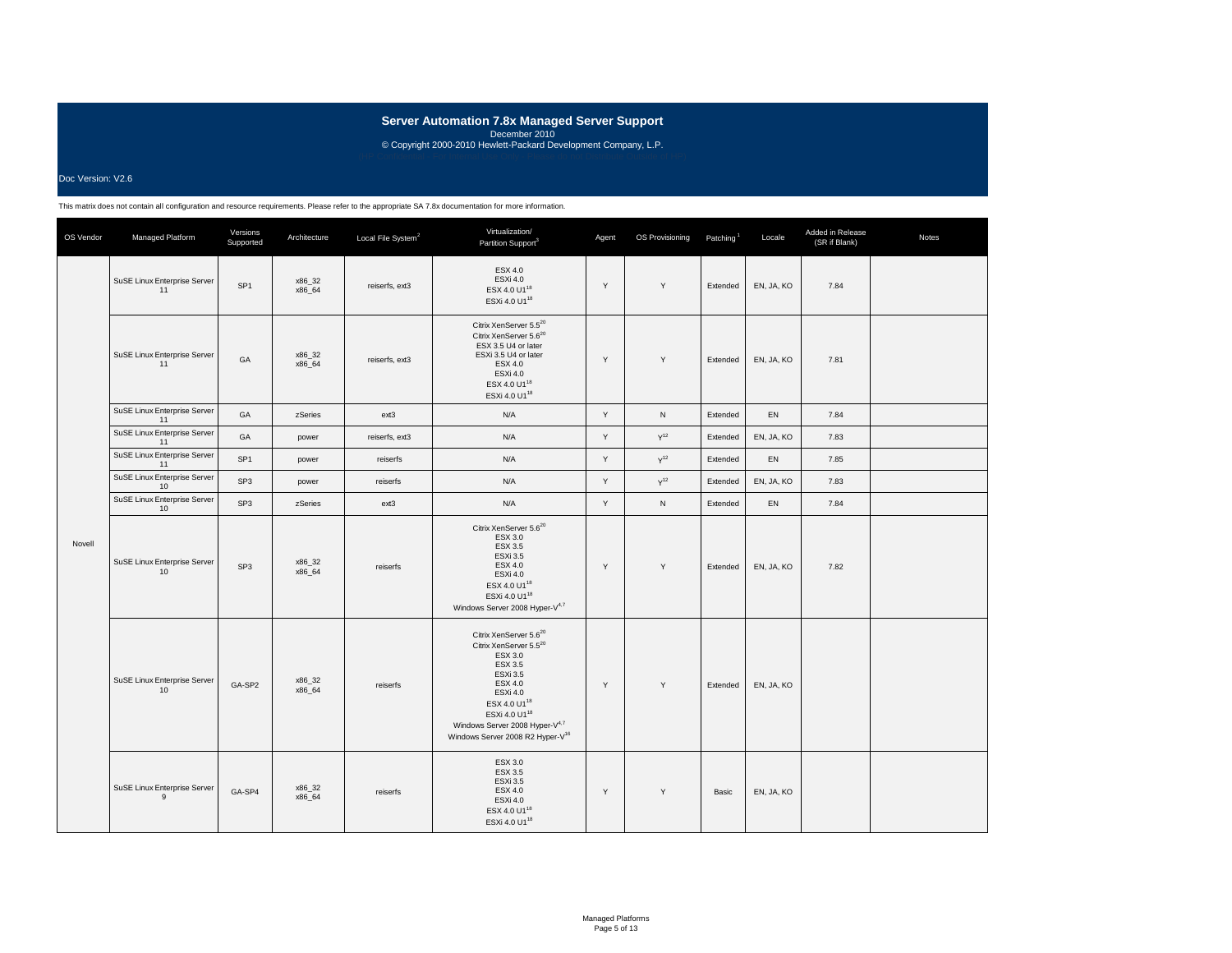Doc Version: V2.6

| OS Vendor | Managed Platform                         | Versions<br>Supported | Architecture     | Local File System <sup>2</sup> | Virtualization/<br>Partition Support <sup>3</sup>                                                                                                                                                                      | Agent | OS Provisioning | Patching <sup>1</sup> | Locale     | Added in Release<br>(SR if Blank) | Notes                                    |
|-----------|------------------------------------------|-----------------------|------------------|--------------------------------|------------------------------------------------------------------------------------------------------------------------------------------------------------------------------------------------------------------------|-------|-----------------|-----------------------|------------|-----------------------------------|------------------------------------------|
|           | <b>SuSE Linux Enterprise Server</b><br>8 | All                   | x86_32           | reiserfs                       | <b>ESX 3.0</b><br><b>ESX 3.5</b><br><b>ESXi 3.5</b>                                                                                                                                                                    | Y     | Y               | Basic                 | EN, JA, KO |                                   | Deprecated                               |
| Novell    | SuSE Linux 8.0                           | All                   | x86 32           | reiserfs                       |                                                                                                                                                                                                                        | Y     | Y               | Basic                 | EN, JA, KO |                                   | Deprecated                               |
|           | Open Enterprise Server 2                 | SP <sub>2</sub>       | x86_32<br>x86_64 | reiserfs                       | <b>ESX 4.0</b><br><b>ESXi 4.0</b><br>ESX 4.0 U1 <sup>18</sup><br>ESXi 4.0 U1 <sup>18</sup>                                                                                                                             | Y     | Y               | Extended              | EN         | 7.83                              |                                          |
|           | RHEL <sub>6</sub>                        | GA                    | x86_32<br>x86_64 | $ext{3}$                       | <b>ESX 4.1</b>                                                                                                                                                                                                         | Y     | Y               | Full                  | EN         | 7.85                              | See note on Discovered Software<br>below |
|           | RHEL 5 - (Advanced Platform)             | 5.5                   | x86_32<br>x86_64 | ext2,ext3,vxfs                 | <b>ESX 3.5</b><br>ESXi 3.5<br><b>ESX 4.0</b><br>ESXi 4.0<br>ESX 4.0 U1 <sup>18</sup><br>ESXi 4.0 U1 <sup>18</sup><br>Oracle VM 2.2.1 <sup>21</sup>                                                                     | Y     | Y               | Full                  | EN, JA, KO | 7.83                              | See note on Discovered Software<br>below |
|           | RHEL 5 - (Advanced Platform)             | 5.5                   | IA_64<br>power   | ext2,ext3,vxfs                 | N/A                                                                                                                                                                                                                    | Y     | Y               | Full                  | EN, JA, KO | 7.83                              | See note on Discovered Software<br>below |
|           | RHEL 5                                   | 5.5                   | zSeries          | ext3                           | N/A                                                                                                                                                                                                                    | Y     | ${\sf N}$       | Full                  | EN         | 7.84                              |                                          |
| Red Hat   | RHEL 5 - (Advanced Platform)             | 5.4                   | x86_32<br>x86_64 | ext2,ext3,vxfs                 | Citrix XenServer 5.6 <sup>20</sup><br>ESX 3.0<br>ESX 3.5<br>ESXi 3.5<br><b>ESX 4.0</b><br>ESXi 4.0<br>ESX 4.0 U1 <sup>18</sup><br>ESXi 4.0 U1 <sup>18</sup><br>Oracle VM 2.2.1 <sup>21</sup>                           | Y     | Y               | Full                  | EN, JA, KO | 7.82                              | See note on Discovered Software<br>below |
|           | RHEL 5 - (Advanced Platform)             | 5.4                   | IA 64            | ext2,ext3,vxfs                 | N/A                                                                                                                                                                                                                    | Y     | Y               | Full                  | EN, JA, KO | 7.82                              | See note on Discovered Software<br>below |
|           | RHEL <sub>5</sub>                        | 5.4                   | zSeries          | $ext{3}$                       | N/A                                                                                                                                                                                                                    | Y     | ${\sf N}$       | Full                  | EN         | 7.84                              |                                          |
|           | RHEL 5 - (Advanced Platform)             | $5.2 - 5.4$           | power            | ext3, vxfs                     | N/A                                                                                                                                                                                                                    | Y     | $Y^9$           | Full                  | EN, JA, KO | 7.82                              | See note on Discovered Software<br>below |
|           | RHEL 5 - (Advanced Platform)             | GA-5.3                | x86_32<br>x86 64 | ext2,ext3,vxfs                 | Citrix XenServer 5.520<br>Citrix XenServer 5.6 <sup>20</sup><br>ESX 3.0<br>ESX 3.5<br><b>ESXi 3.5</b><br>ESX 4.0<br>ESXi 4.0<br>ESX 4.0 U1 <sup>18</sup><br>ESXi 4.0 U1 <sup>18</sup><br>Oracle VM 2.2.1 <sup>21</sup> | Y     | Y               | Full                  | EN, JA, KO |                                   | See note on Discovered Software<br>below |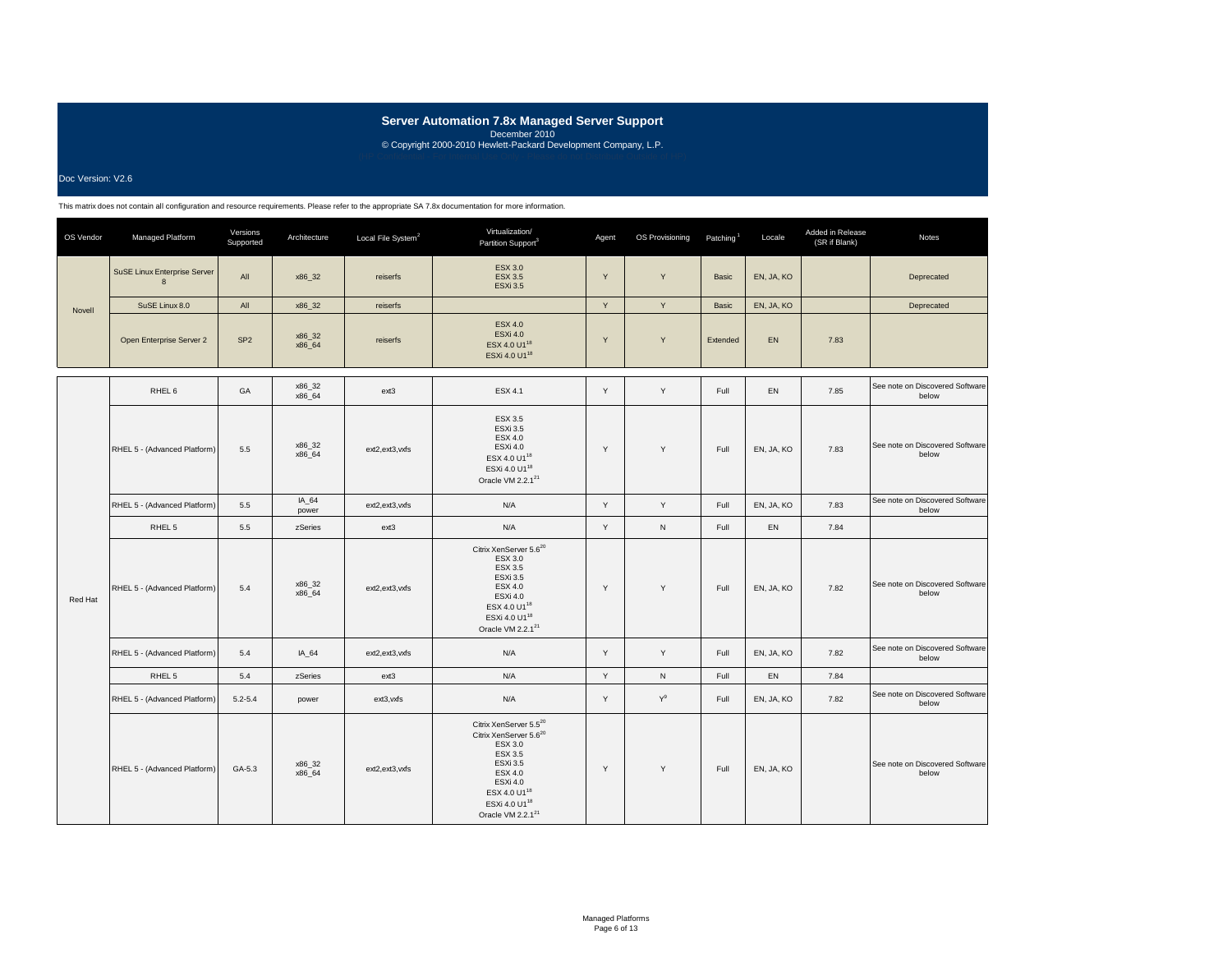### Doc Version: V2.6

| OS Vendor | Managed Platform             | Versions<br>Supported | Architecture     | Local File System <sup>2</sup> | Virtualization/<br>Partition Support <sup>3</sup>                                                                                                                                                                                                                                         | Agent | OS Provisioning | Patching <sup>1</sup> | Locale     | Added in Release<br>(SR if Blank) | <b>Notes</b>                             |
|-----------|------------------------------|-----------------------|------------------|--------------------------------|-------------------------------------------------------------------------------------------------------------------------------------------------------------------------------------------------------------------------------------------------------------------------------------------|-------|-----------------|-----------------------|------------|-----------------------------------|------------------------------------------|
|           | RHEL 5 - (Advanced Platform) | GA-5.3                | IA_64            | ext2,ext3,vxfs                 | N/A                                                                                                                                                                                                                                                                                       | Y     | Y               | Full                  | EN, JA, KO |                                   | See note on Discovered Software<br>below |
|           | RHEL 5 - (base server)       | 5.5                   | x86_32<br>x86 64 | ext2,ext3,vxfs                 | ESX 3.0<br><b>ESX 3.5</b><br><b>ESXi 3.5</b><br><b>ESX 4.0</b><br>ESXi 4.0<br>ESX 4.0 U1 <sup>18</sup><br>ESXi 4.0 U1 <sup>18</sup><br>Oracle VM 2.2.1 <sup>21</sup>                                                                                                                      | Y     | Y               | Full                  | EN, JA, KO | 7.83                              | See note on Discovered Software<br>below |
|           | RHEL 5 - (base server)       | 5.5                   | IA_64<br>power   | ext2,ext3,vxfs                 | N/A                                                                                                                                                                                                                                                                                       | Y     | Y               | Full                  | EN, JA, KO | 7.83                              | See note on Discovered Software<br>below |
|           | RHEL 5 - (base server)       | 5.4                   | x86_32<br>x86 64 | ext2,ext3,vxfs                 | Citrix XenServer 5.6 <sup>20</sup><br>ESX 3.0<br>ESX 3.5<br><b>ESXi 3.5</b><br><b>ESX 4.0</b><br>ESXi 4.0<br>ESX 4.0 U1 <sup>18</sup><br>ESXi 4.0 U1 <sup>18</sup><br>Oracle VM 2.2.1 <sup>21</sup><br>Virtuozzo Containers 4.0 <sup>6</sup>                                              | Y     | Y               | Full                  | EN, JA, KO | 7.82                              | See note on Discovered Software<br>below |
| Red Hat   | RHEL 5 - (base server)       | 5.4                   | IA 64            | ext2,ext3,vxfs                 | N/A                                                                                                                                                                                                                                                                                       | Y     | Y               | Full                  | EN, JA, KO | 7.82                              | See note on Discovered Software<br>below |
|           | RHEL 5 - (base server)       | $5.2 - 5.4$           | power            | ext3, vxfs                     | N/A                                                                                                                                                                                                                                                                                       | Y     | $Y^9$           | Full                  | EN, JA, KO | 7.82                              | See note on Discovered Software<br>below |
|           | RHEL 5 - (base server)       | GA-5.3                | x86_32<br>x86 64 | ext2,ext3,vxfs                 | Citrix XenServer 5.5 <sup>20</sup><br>Citrix XenServer 5.6 <sup>20</sup><br>ESX 3.0<br><b>ESX 3.5</b><br><b>ESXi 3.5</b><br>ESX 4.0<br><b>ESXi 4.0</b><br>ESX 4.0 U1 <sup>18</sup><br>ESXi 4.0 U1 <sup>18</sup><br>Oracle VM 2.2.1 <sup>21</sup><br>Virtuozzo Containers 4.0 <sup>6</sup> | Y     | Y               | Full                  | EN, JA, KO |                                   | See note on Discovered Software<br>below |
|           | RHEL 5 - (base server)       | GA-5.3                | IA 64            | ext2,ext3,vxfs                 | N/A                                                                                                                                                                                                                                                                                       | Y     | Y               | Full                  | EN, JA, KO |                                   | See note on Discovered Software<br>below |
|           | RHEL 5 Desktop               | 5.4                   | x86_32<br>x86 64 | ext2,ext3,vxfs                 | <b>ESX 3.0</b><br><b>ESX 3.5</b><br><b>ESXi 3.5</b><br><b>ESX 4.0</b><br>ESXi 4.0<br>ESX 4.0 U1 <sup>18</sup><br>ESXi 4.0 U1 <sup>18</sup>                                                                                                                                                | Y     | Y               | Full                  | EN, JA, KO | 7.82                              |                                          |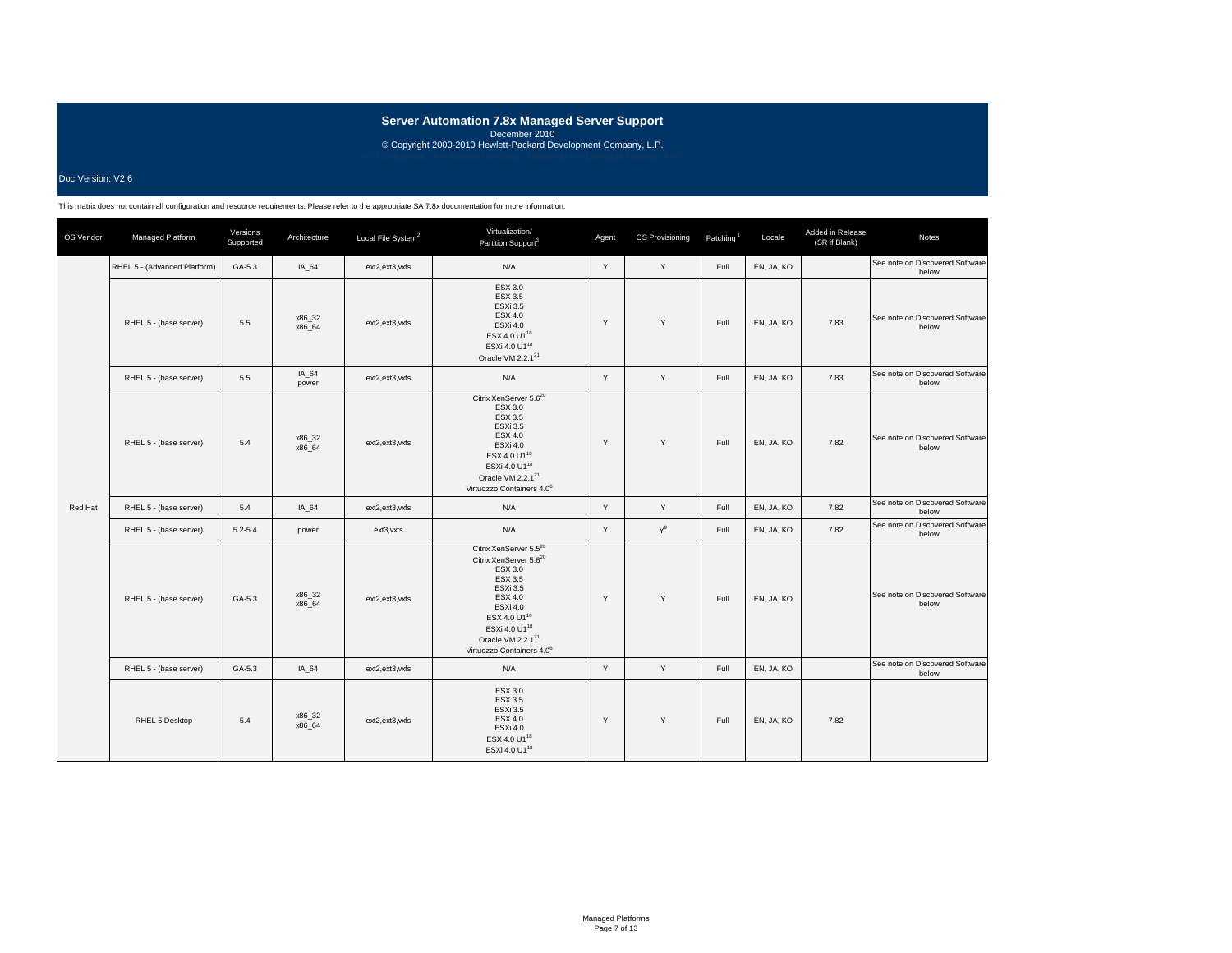### Doc Version: V2.6

| OS Vendor | Managed Platform | Versions<br>Supported | Architecture     | Local File System <sup>2</sup> | Virtualization/<br>Partition Support <sup>3</sup>                                                                                                                                                                                                                      | Agent | OS Provisioning | Patching <sup>1</sup> | Locale     | Added in Release<br>(SR if Blank) | Notes                                    |
|-----------|------------------|-----------------------|------------------|--------------------------------|------------------------------------------------------------------------------------------------------------------------------------------------------------------------------------------------------------------------------------------------------------------------|-------|-----------------|-----------------------|------------|-----------------------------------|------------------------------------------|
|           | RHEL 5 Desktop   | GA-5.3                | x86_32<br>x86 64 | ext2,ext3,vxfs                 | ESX 3.0<br>ESX 3.5<br><b>ESXi 3.5</b><br>ESX 4.0<br><b>ESXi 4.0</b><br>ESX 4.0 U1 <sup>18</sup><br>ESXi 4.0 U1 <sup>18</sup>                                                                                                                                           | Y     | Y               | Full                  | EN, JA, KO |                                   |                                          |
|           | RHEL 4 AS        | U8                    | power            | ext2,ext3,vxfs                 | N/A                                                                                                                                                                                                                                                                    | Y     | Y               | Full                  | EN, JA, KO | 7.84                              |                                          |
| Red Hat   | RHEL 4 AS        | U8                    | x86_32<br>x86_64 | ext2,ext3,vxfs                 | Citrix XenServer 5.6 <sup>20</sup><br>ESX 3.0<br>ESX 3.5<br><b>ESXi 3.5</b><br>ESX 4.0<br>ESXi 4.0<br>ESX 4.0 U1 <sup>18</sup><br>ESXi 4.0 U1 <sup>18</sup><br>Oracle VM 2.2.1 <sup>21</sup><br>Virtuozzo Containers 4.0 <sup>6</sup>                                  | Y     | Y               | Full                  | EN, JA, KO |                                   | See note on Discovered Software<br>below |
|           | RHEL 4 AS        | GA-U7                 | x86_32<br>x86 64 | ext2,ext3,vxfs                 | Citrix XenServer 5.520<br>Citrix XenServer 5.6 <sup>20</sup><br>ESX 3.0<br>ESX 3.5<br><b>ESXi 3.5</b><br><b>ESX 4.0</b><br>ESXi 4.0<br>ESX 4.0 U1 <sup>18</sup><br>ESXi 4.0 U1 <sup>18</sup><br>Oracle VM 2.2.1 <sup>21</sup><br>Virtuozzo Containers 4.0 <sup>6</sup> | Y     | Y               | Full                  | EN, JA, KO |                                   | See note on Discovered Software<br>below |
|           | RHEL 4 AS        | GA-U8                 | IA_64            | ext2,ext3,vxfs                 | N/A                                                                                                                                                                                                                                                                    | Y     | Y               | Full                  | EN, JA, KO |                                   | See note on Discovered Software<br>below |
|           | RHEL 4 ES        | U8                    | x86_32<br>x86 64 | ext2,ext3,vxfs                 | Citrix XenServer 5.6 <sup>20</sup><br>ESX 3.0<br>ESX 3.5<br><b>ESXi 3.5</b><br>ESX 4.0<br>ESXi 4.0<br>ESX 4.0 U1 <sup>18</sup><br>ESXi 4.0 U1 <sup>18</sup><br>Oracle VM 2.2.1 <sup>21</sup><br>Virtuozzo Containers 4.0 <sup>6</sup>                                  | Y     | Y               | Full                  | EN, JA, KO |                                   | See note on Discovered Software<br>below |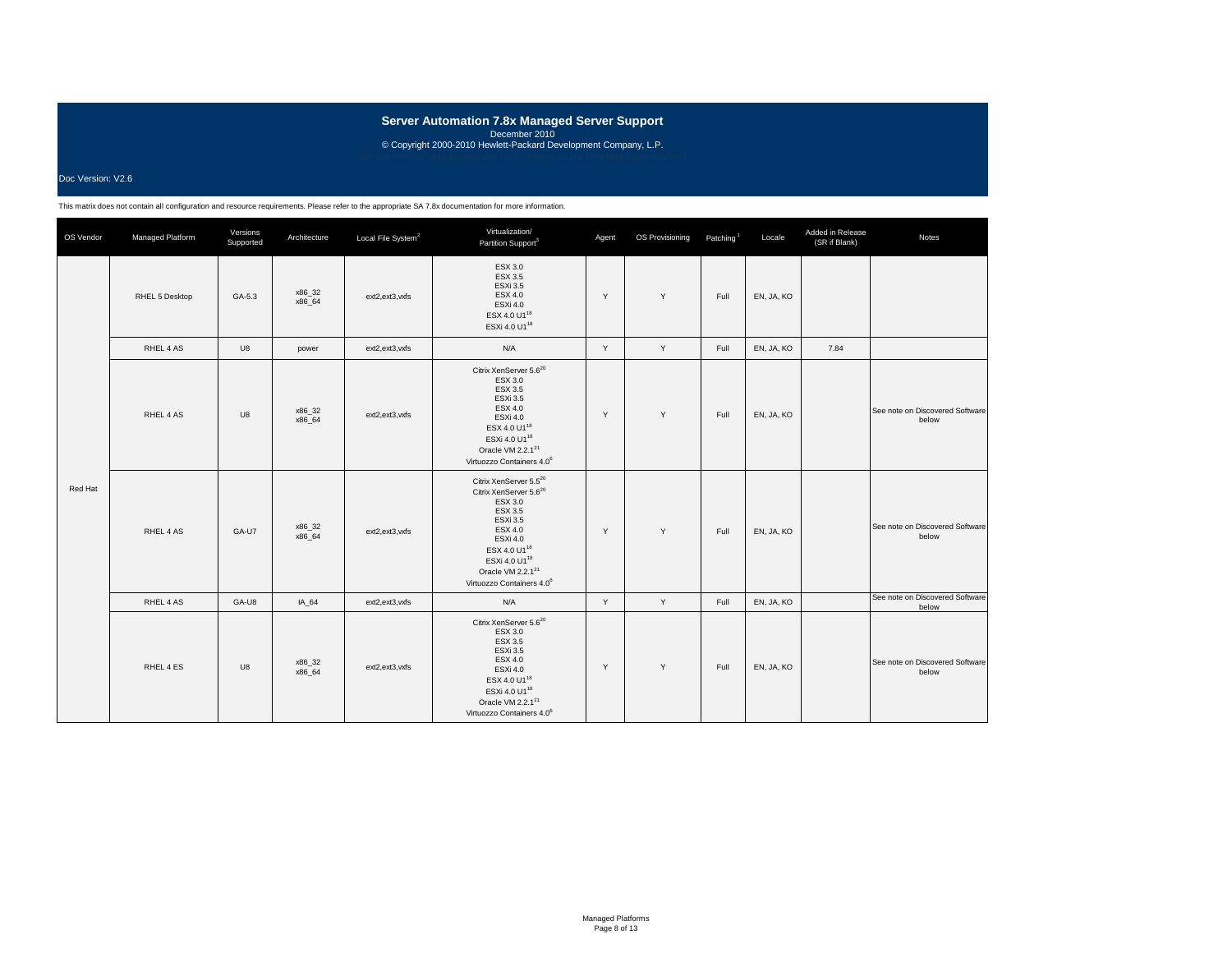### Doc Version: V2.6

| OS Vendor | Managed Platform | Versions<br>Supported | Architecture     | Local File System <sup>2</sup> | Virtualization/<br>Partition Support <sup>3</sup>                                                                                                                                                                                                                           | Agent | OS Provisioning | Patching <sup>1</sup> | Locale     | Added in Release<br>(SR if Blank) | Notes                                                  |
|-----------|------------------|-----------------------|------------------|--------------------------------|-----------------------------------------------------------------------------------------------------------------------------------------------------------------------------------------------------------------------------------------------------------------------------|-------|-----------------|-----------------------|------------|-----------------------------------|--------------------------------------------------------|
|           | RHEL 4 ES        | GA-U7                 | x86_32<br>x86 64 | ext2,ext3,vxfs                 | Citrix XenServer 5.5 <sup>20</sup><br>Citrix XenServer 5.6 <sup>20</sup><br>ESX 3.0<br>ESX 3.5<br><b>ESXi 3.5</b><br>ESX 4.0<br>ESXi 4.0<br>ESX 4.0 U1 <sup>18</sup><br>ESXi 4.0 U1 <sup>18</sup><br>Oracle VM 2.2.1 <sup>21</sup><br>Virtuozzo Containers 4.0 <sup>6</sup> | Y     | Y               | Full                  | EN, JA, KO |                                   | See note on Discovered Software<br>below               |
|           | RHEL 4 ES        | GA-U8                 | IA 64            | ext2,ext3,vxfs                 | N/A                                                                                                                                                                                                                                                                         | Υ     | Υ               | Full                  | EN, JA, KO |                                   | See note on Discovered Software<br>below               |
|           | RHEL 4 WS        | U8                    | x86_32<br>x86_64 | ext2,ext3,vxfs                 | Citrix XenServer 5.6 <sup>20</sup><br>ESX 3.0<br>ESX 3.5<br><b>ESXi 3.5</b><br><b>ESX 4.0</b><br>ESXi 4.0<br>ESX 4.0 U1 <sup>18</sup><br>ESXi 4.0 U1 <sup>18</sup><br>Oracle VM 2.2.1 <sup>21</sup>                                                                         | Y     | Y               | Full                  | EN, JA, KO |                                   | See note on Discovered Software<br>below               |
| Red Hat   | RHEL 4 WS        | GA-U7                 | x86_32<br>x86_64 | ext2,ext3,vxfs                 | Citrix XenServer 5.5 <sup>20</sup><br>Citrix XenServer 5.6 <sup>20</sup><br>ESX 3.0<br>ESX 3.5<br>ESXi 3.5<br><b>ESX 4.0</b><br>ESXi 4.0<br>ESX 4.0 U1 <sup>18</sup><br>ESXi 4.0 U1 <sup>18</sup><br>Oracle VM 2.2.1 <sup>21</sup>                                          | Y     | Y               | Full                  | EN, JA, KO |                                   | See note on Discovered Software<br>below               |
|           | RHEL 4 WS        | GA-U8                 | IA_64            | ext2,ext3,vxfs                 | N/A                                                                                                                                                                                                                                                                         | Υ     | Υ               | Full                  | EN, JA, KO |                                   | See note on Discovered Software<br>below               |
|           | RHEL 3 AS        | GA-U9                 | x86_32<br>x86_64 | ext2.ext3.vxfs                 | ESX 3.0<br><b>ESX 3.5</b><br><b>ESXi 3.5</b><br><b>ESX 4.0</b><br>ESXi 4.0<br>ESX 4.0 U1 <sup>18</sup><br>ESXi 4.0 U1 <sup>18</sup>                                                                                                                                         | Y     | Y               | Full                  | EN, JA, KO |                                   | Deprecated<br>See note on Discovered Software<br>below |
|           | RHEL 3 AS        | GA-U9                 | IA_64            | ext2,ext3,vxfs                 | N/A                                                                                                                                                                                                                                                                         | Y     | Y               | Full                  | EN, JA, KO |                                   | Deprecated<br>See note on Discovered Software<br>below |
|           | RHEL 3 ES        | GA-U9                 | x86_32<br>x86_64 | ext2,ext3,vxfs                 | ESX 3.0<br><b>ESX 3.5</b><br>ESXi 3.5<br><b>ESX 4.0</b><br>ESXi 4.0<br>ESX 4.0 U1 <sup>18</sup><br>ESXi 4.0 U1 <sup>18</sup>                                                                                                                                                | Y     | Y               | Full                  | EN, JA, KO |                                   | Deprecated<br>See note on Discovered Software<br>below |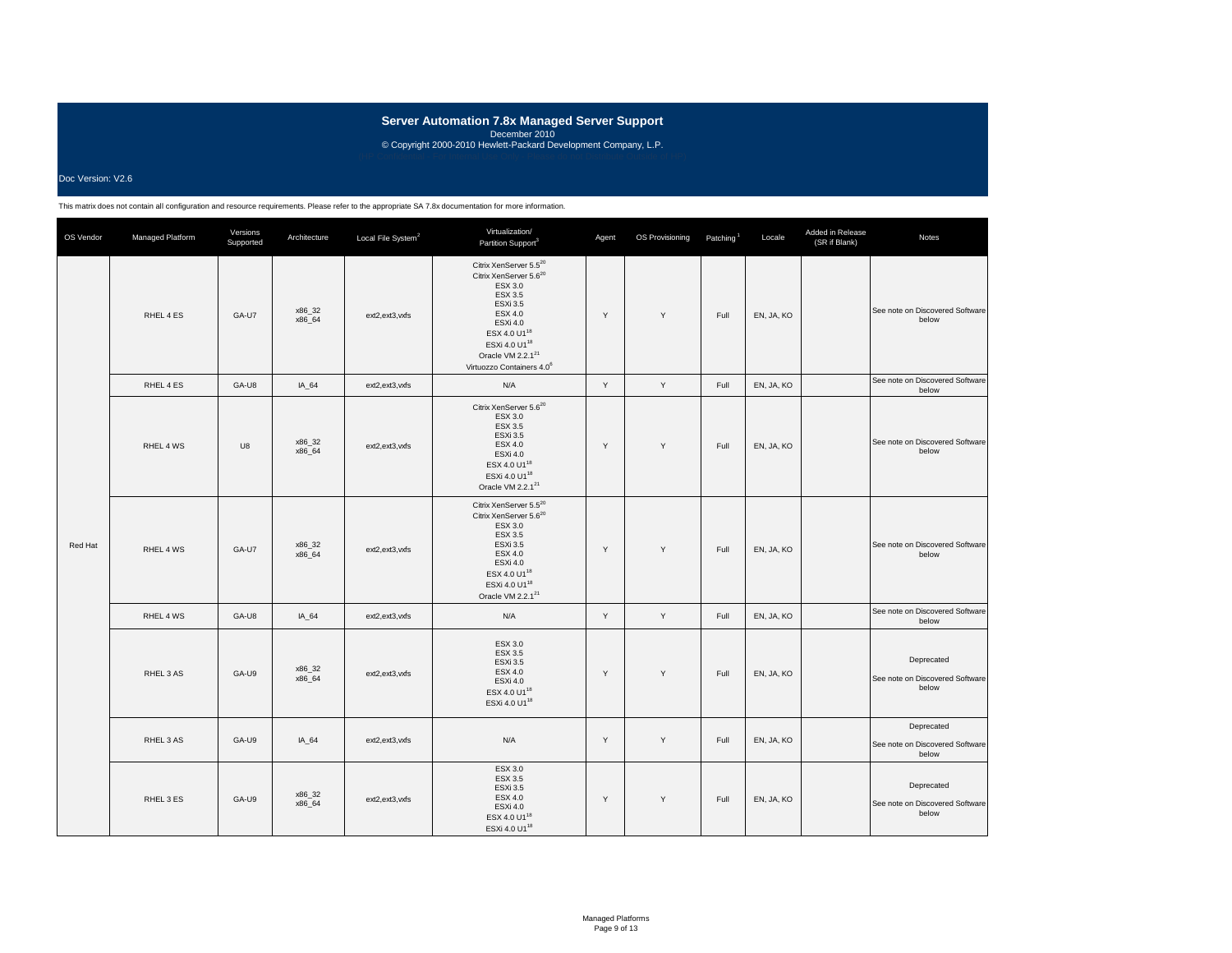### Doc Version: V2.6

| OS Vendor | Managed Platform        | Versions<br>Supported | Architecture                              | Local File System <sup>2</sup> | Virtualization/<br>Partition Support <sup>3</sup>                                                                                                            | Agent | OS Provisioning | Patching <sup>1</sup> | Locale     | Added in Release<br>(SR if Blank) | Notes                                                  |
|-----------|-------------------------|-----------------------|-------------------------------------------|--------------------------------|--------------------------------------------------------------------------------------------------------------------------------------------------------------|-------|-----------------|-----------------------|------------|-----------------------------------|--------------------------------------------------------|
|           | RHEL 3 ES               | GA-U9                 | IA 64                                     | ext2,ext3,vxfs                 | N/A                                                                                                                                                          | Y     | Y               | Full                  | EN, JA, KO |                                   | Deprecated<br>See note on Discovered Software<br>below |
|           | RHEL 3 WS               | GA-U9                 | x86_32<br>x86 64                          | ext2,ext3,vxfs                 | ESX 3.0<br>ESX 3.5<br><b>ESXi 3.5</b><br><b>ESX 4.0</b><br>ESXi 4.0<br>ESX 4.0 U1 <sup>18</sup><br>ESXi 4.0 U1 <sup>18</sup>                                 | Y     | Y               | Full                  | EN, JA, KO |                                   | Deprecated<br>See note on Discovered Software<br>below |
|           | RHEL 3 WS               | GA-U9                 | IA 64                                     | ext2,ext3,vxfs                 | N/A                                                                                                                                                          | Y     | Y               | Full                  | EN, JA, KO |                                   | Deprecated<br>See note on Discovered Software<br>below |
| Red Hat   | RHEL 2.1 (AS, ES, WS)   | All                   | x86_32                                    | ext2,ext3,vxfs                 | ESX 3.0<br>ESX 3.5<br><b>ESXi 3.5</b><br><b>ESX 4.0</b><br>ESXi 4.0<br>ESX 4.0 U1 <sup>18</sup><br>ESXi 4.0 U1 <sup>18</sup>                                 | Y     | Y               | Full                  | EN, JA, KO |                                   | Deprecated                                             |
|           | RH 8.0                  | All                   | x86_32                                    | ext2,ext3,vxfs                 | ESX 3.0<br>ESX 3.5<br>ESXi 3.5<br><b>ESX 4.0</b><br>ESXi 4.0<br>ESX 4.0 U1 <sup>18</sup><br>ESXi 4.0 U1 <sup>18</sup>                                        | Y     | Y               | Full                  | EN, JA, KO |                                   | Deprecated                                             |
|           | RH 7.3                  | All                   | x86_32                                    | ext2,ext3,vxfs                 | ESX 3.0<br>ESX 3.5<br><b>ESXi 3.5</b><br>ESX 4.0<br>ESXi 4.0<br>ESX 4.0 U1 <sup>18</sup><br>ESXi 4.0 U1 <sup>18</sup>                                        | Y     | Y               | Full                  | EN, JA, KO |                                   | Deprecated                                             |
|           |                         |                       |                                           |                                |                                                                                                                                                              |       |                 |                       |            |                                   |                                                        |
|           | Solaris 10 <sup>8</sup> | U9                    | SPARC - Sun4u<br>SPARC-Sun4v<br>(Niagara) | ufs, vxfs, zfs                 | Solaris 10 Global Zone<br>Sun DSD                                                                                                                            | Y     | Y               | Full <sup>11</sup>    | EN         | 7.85                              | See Solaris Note 1                                     |
| Sun       | Solaris 10 <sup>8</sup> | U9                    | x86_32<br>x86 64                          | ufs, vxfs, zfs                 | <b>ESX 3.0</b><br><b>ESX 3.5</b><br><b>ESXi 3.5</b><br><b>ESX 4.0</b><br><b>ESXi 4.0</b><br>ESX 4.0 U1 <sup>18</sup><br>ESXi 4.0 U1 <sup>18</sup><br>Sun DSD | Y     | Y               | Full <sup>11</sup>    | EN         | 7.85                              | See Solaris Note 1                                     |
|           | Solaris 10 <sup>8</sup> | U8                    | SPARC - Sun4u<br>SPARC-Sun4v<br>(Niagara) | ufs.vxfs.zfs                   | Solaris 10 Global Zone<br>Sun DSD                                                                                                                            | Y     | Y               | Full <sup>11</sup>    | EN, JA, KO | 7.82                              | See Solaris Note 1                                     |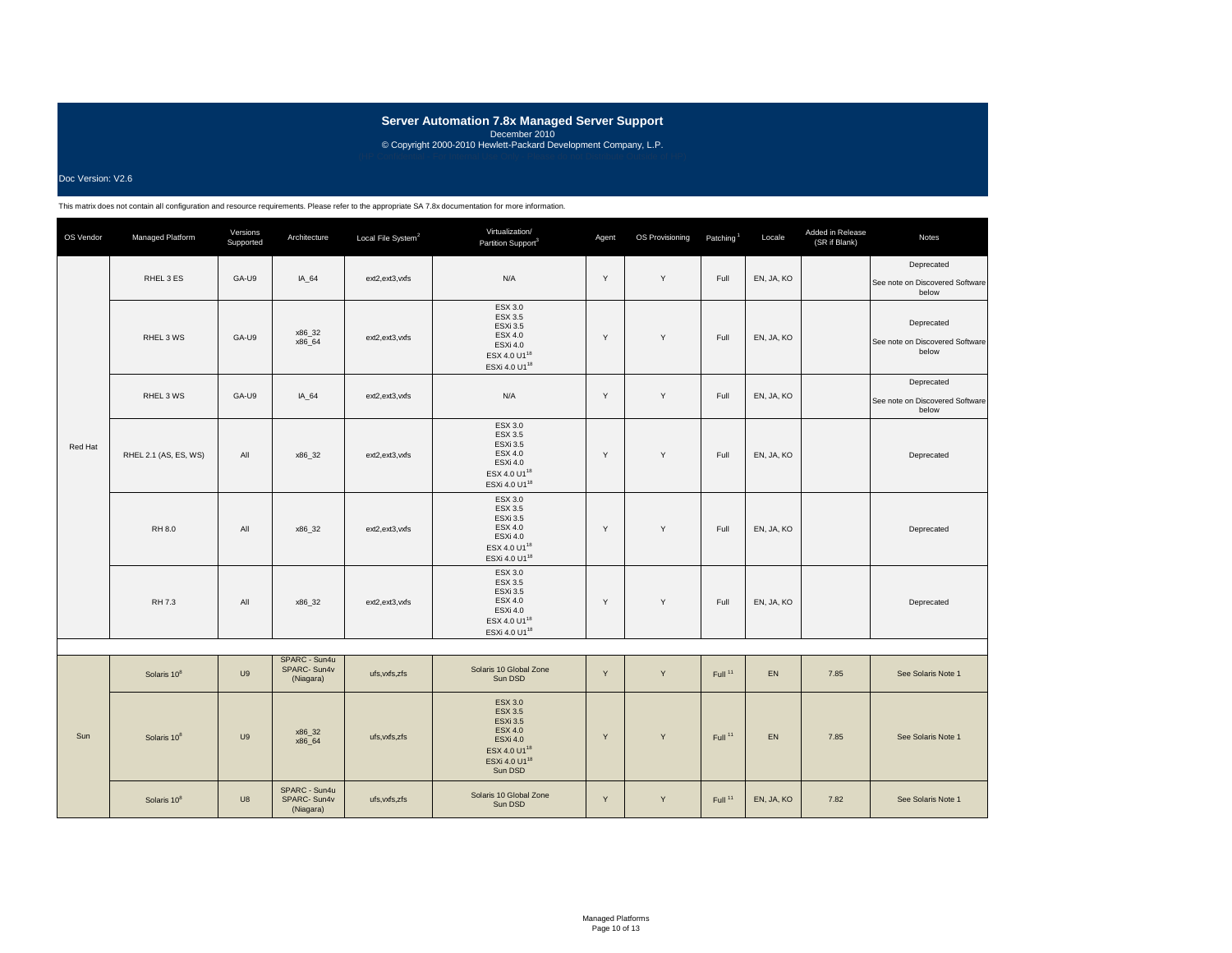### Doc Version: V2.6

| OS Vendor | Managed Platform            | Versions<br>Supported | Architecture                              | Local File System <sup>2</sup> | Virtualization/<br>Partition Support <sup>3</sup>                                                                                                            | Agent        | OS Provisioning | Patching <sup>1</sup> | Locale     | Added in Release<br>(SR if Blank) | <b>Notes</b>       |
|-----------|-----------------------------|-----------------------|-------------------------------------------|--------------------------------|--------------------------------------------------------------------------------------------------------------------------------------------------------------|--------------|-----------------|-----------------------|------------|-----------------------------------|--------------------|
|           | Solaris 10 <sup>8</sup>     | U7                    | SPARC - Sun4u<br>SPARC-Sun4v<br>(Niagara) | ufs.vxfs.zfs                   | Solaris 10 Global Zone<br>Sun DSD                                                                                                                            | Y            | Y               | Full <sup>11</sup>    | EN, JA, KO | 7.81                              | See Solaris Note 1 |
|           | Solaris 10 <sup>8</sup>     | U8                    | x86_32<br>x86_64                          | ufs, vxfs, zfs                 | <b>ESX 3.0</b><br><b>ESX 3.5</b><br><b>ESXi 3.5</b><br><b>ESX 4.0</b><br><b>ESXi 4.0</b><br>ESX 4.0 U1 <sup>18</sup><br>ESXi 4.0 U1 <sup>18</sup><br>Sun DSD | Y            | Y               | Full <sup>11</sup>    | EN, JA, KO | 7.82                              | See Solaris Note 1 |
|           | Solaris 10 <sup>8</sup>     | U7                    | x86_32<br>x86 64                          | ufs, vxfs, zfs                 | <b>ESX 3.0</b><br><b>ESX 3.5</b><br><b>ESXi 3.5</b><br><b>ESX 4.0</b><br><b>ESXi 4.0</b><br>ESX 4.0 U1 <sup>18</sup><br>ESXi 4.0 U1 <sup>18</sup><br>Sun DSD | Y            | Y               | Full <sup>11</sup>    | EN, JA, KO | 7.81                              | See Solaris Note 1 |
| Sun       | Solaris 10 <sup>8</sup>     | GA-U6                 | SPARC - Sun4u<br>SPARC-Sun4v<br>(Niagara) | ufs, vxfs, zfs                 | Solaris 10 Global Zone<br>Sun DSD                                                                                                                            | Y            | Y               | Full <sup>11</sup>    | EN, JA, KO |                                   | See Solaris Note 1 |
|           | Solaris 10 <sup>8</sup>     | GA-U6                 | x86 32<br>x86_64                          | ufs.vxfs.zfs                   | <b>ESX 3.0</b><br><b>ESX 3.5</b><br><b>ESXi 3.5</b><br><b>ESX 4.0</b><br><b>ESXi 4.0</b><br>ESX 4.0 U1 <sup>18</sup><br>ESXi 4.0 U1 <sup>18</sup><br>Sun DSD | Y            | Y               | Full <sup>11</sup>    | EN, JA, KO |                                   | See Solaris Note 1 |
|           | Solaris 9                   | GA-U8                 | SPARC - Sun4u<br><b>Fujitsu SPARC</b>     | ufs, vxfs, zfs                 | Sun DSD                                                                                                                                                      | Y            | Y               | Full <sup>11</sup>    | EN, JA, KO |                                   | Deprecated         |
|           | Solaris 8                   | GA-U7                 | SPARC - Sun4u<br>Fujitsu SPARC            | ufs, vxfs, zfs                 | Sun DSD                                                                                                                                                      | Y            | Y               | Full <sup>11</sup>    | EN, JA, KO |                                   | Deprecated         |
|           | Solaris 7                   | GA-U4                 | SPARC - Sun4u                             | ufs, vxfs, zfs                 | Sun DSD                                                                                                                                                      | Y            | Y               | Basic                 | EN, JA, KO |                                   | Deprecated         |
|           | Solaris <sub>6</sub>        | All                   | SPARC - Sun4u                             | ufs, vxfs, zfs                 | Sun DSD                                                                                                                                                      | Y            | Y               | Basic                 | EN, JA, KO |                                   | Deprecated         |
|           | ESX Server 4.0              | U1                    | x86_64                                    | ext3, vmfs                     | N/A                                                                                                                                                          | Y            | Y               | N                     | EN         | 7.84                              |                    |
|           | ESXi Server 4.0 Embedded    | U1                    | x86_32<br>x86 64<br>x86_32                | ext3, vmfs                     | N/A                                                                                                                                                          | $\mathsf{N}$ | $\mathsf{N}$    | N                     | <b>EN</b>  | 7.84                              |                    |
| VMware    | ESXi Server 4.0 Installable | U1                    | x86_64<br>x86 32                          | ext3, vmfs                     | N/A                                                                                                                                                          | ${\sf N}$    | ${\sf N}$       | N                     | EN         | 7.84                              |                    |
|           | ESX Server 4.0              | GA                    | x86_64<br>x86_32                          | ext3, vmfs                     | N/A                                                                                                                                                          | Y            | Y               | N                     | EN         | 7.81                              |                    |
|           | ESXi Server 4.0 Embedded    | GA                    | x86 64<br>x86 32                          | ext3, vmfs                     | N/A                                                                                                                                                          | ${\sf N}$    | $\mathsf{N}$    | N                     | EN         | 7.81                              |                    |
|           | ESXi Server 4.0 Installable | GA                    | x86 64<br>x86 32                          | ext3, vmfs                     | N/A                                                                                                                                                          | N            | ${\sf N}$       | ${\sf N}$             | <b>EN</b>  | 7.81                              |                    |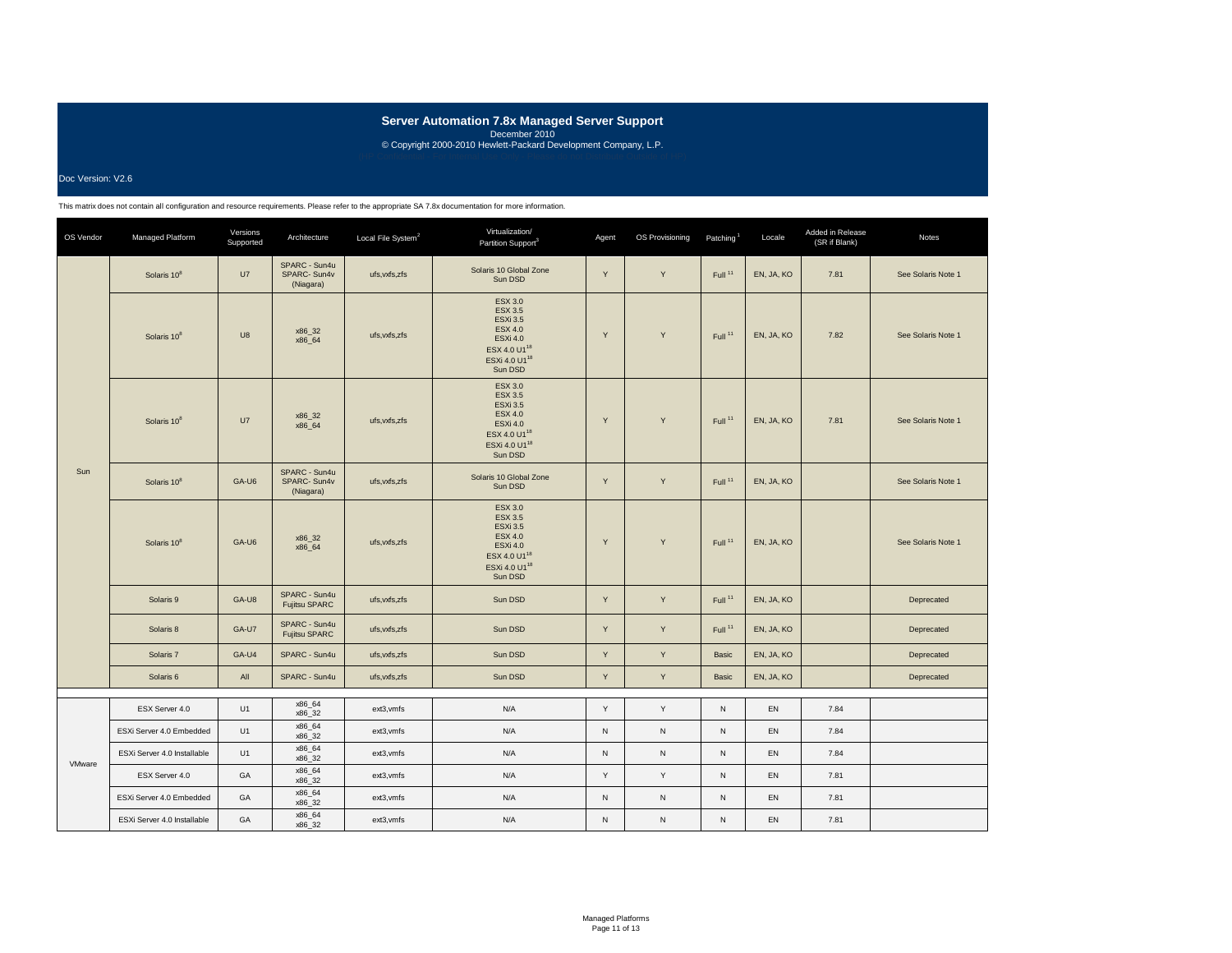# **Server Automation 7.8x Managed Server Support**

December 2010 © Copyright 2000-2010 Hewlett-Packard Development Company, L.P.

### Doc Version: V2.6

#### This matrix does not contain all configuration and resource requirements. Please refer to the appropriate SA 7.8x documentation for more information.

| OS Vendor | Managed Platform            | Versions<br>Supported | Architecture     | Local File System <sup>2</sup> | Virtualization/<br>Partition Support <sup>3</sup> | Agent  | OS Provisioning | Patching <sup>1</sup> | Locale | Added in Release<br>(SR if Blank) | Notes |
|-----------|-----------------------------|-----------------------|------------------|--------------------------------|---------------------------------------------------|--------|-----------------|-----------------------|--------|-----------------------------------|-------|
|           | ESX Server 3.5              | U <sub>5</sub>        | x86_64<br>x86 32 | ext3, vmfs                     | N/A                                               | $\vee$ | $\checkmark$    | N                     | EN     | 7.83                              |       |
|           | ESXi Server 3.5 Embedded    | U <sub>5</sub>        | x86 64<br>x86 32 | ext3, vmfs                     | N/A                                               | N      | $\mathsf{N}$    | N                     | EN     | 7.83                              |       |
| VMware    | ESXi Server 3.5 Installable | U <sub>5</sub>        | x86_64<br>x86 32 | ext3, vmfs                     | N/A                                               | N      | $\mathsf{N}$    | N                     | EN     | 7.83                              |       |
|           | ESX Server 3.5              | GA-U4                 | x86 64<br>x86 32 | ext3, vmfs                     | N/A                                               | $\vee$ | $\vee$          | N                     | EN     |                                   |       |
|           | ESXi Server 3.5 Embedded    | GA-U4                 | x86_64<br>x86 32 | ext3, vmfs                     | N/A                                               | N      | $\mathsf{N}$    | N                     | EN     |                                   |       |
|           | ESXi Server 3.5 Installable | GA-U4                 | x86_64<br>x86_32 | ext3.vmfs                      | N/A                                               | N      | $\mathsf{N}$    | N                     | EN     |                                   |       |
|           | ESX Server 3.0              | GA-U3                 | x86 64<br>x86 32 | ext3, vmfs                     | N/A                                               | $\vee$ | $\vee$          | N                     | EN     |                                   |       |

<sup>1</sup> "Basic": simple patch remediation, but may not have full metadata (dependencies, supercedence, etc). "Extended" includes metadata support (dependencies, supercedence, etc.) "Full": includes integrated patch import from "N": no patching support is available

 $2$  SAN is supported on all managed server platforms.

<sup>3</sup> The Virtualization/Partition Support column lists the supported virtualization container technologies (VM guests or partitions) with the specified Managed Platform.

4 SA 7.8 supports only 'Windows Server 2008 Hyper-V' , the integrated component (i.e. installed Role) of Windows Server 2008

5 Supported on Integrity VM servers only.

6 Virtuozzo Containers 4.0 is introduced in SA 7.81, supported on x86\_32 and x86\_64 platforms only

7 HyperV Support for SuSE Linux Enterprise Server 10 is introduced in SA 7.81

<sup>8</sup> Guest-domain Solaris LDOMs are supported for server management, but without virtualization management and OS provisioning. The solution at this point does not have any support for creating, starting or stopping LDOMs.

9 OS Provisioning support was added in SA 7.83

10Simplified Chinese locale support was added in SA 7.83

11 Vendor-integrated Solaris Patching on Solaris was added in SA 7.82

<sup>12</sup> When installing SLES on PPC architectures, consoles may not work after the operating system loads during the boot process. Therefore, when provisioning or reprovisioning a server with SUSE Enterprise Linux on PPC arch server being provisioned.

13Simplified Chinese locale support is added in SA 7.84

14Traditional Chinese locale support is added in SA 7.84, for only x86\_32 on Windows Server 2008

15 Hypervisor support for Hyper-V 2008 R2 is added in SA 7.84

16 Hypervisor support for Hyper-V 2008 R2 is added in SA 7.84 for SP1 and SP2 only

<sup>17</sup> Hypervisor support for Hyper-V 2008 R2 is added in SA 7.84 for Advanced Server and Server only

18 ESX 4.0 U1 and ESXi 4.0 U1 support is added in SA 7.84

<sup>19</sup> As of SA 7.84, Windows Server 2008 R2 is listed as a separate platform, instead of Windows Server 2008.

<sup>20</sup> As of 7.85 agent support was added for Citrix XenServer guest VMs. OS Provisioning is not supported for guest VMs on Citrix XenServer.

<sup>21</sup> As of 7.85 agent support was added for Oracle VM guest VMs. OS Provisioning is not supported for guest VMs on Oracle VM hypervisor.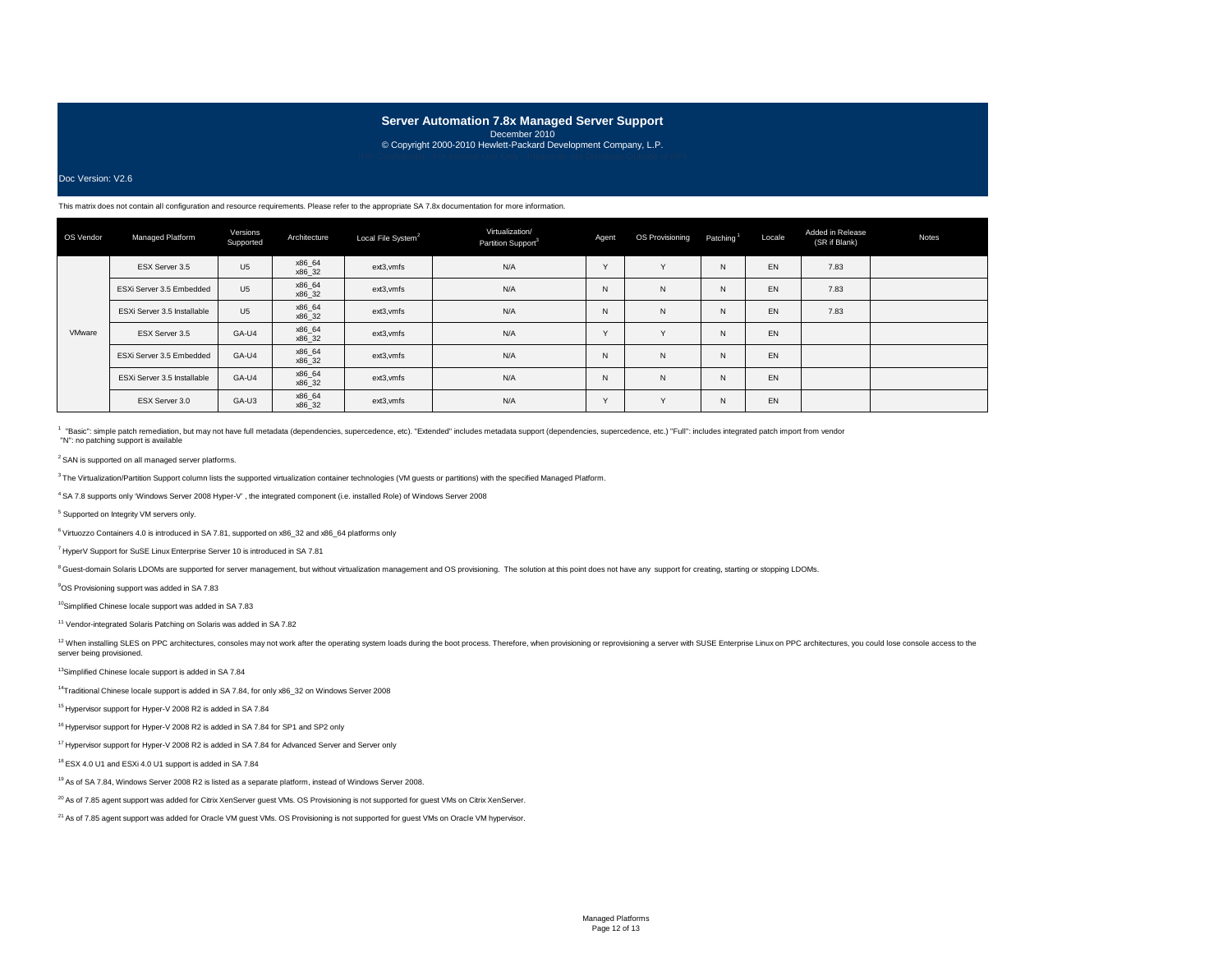# **Server Automation 7.8x Managed Server Support**

December 2010 © Copyright 2000-2010 Hewlett-Packard Development Company, L.P.

Doc Version: V2.6

This matrix does not contain all configuration and resource requirements. Please refer to the appropriate SA 7.8x documentation for more information.

| OS Vendor | Managed Platform | Versions<br>Supported | Architecture | Local File System <sup>2</sup> | Virtualization/<br>Partition Support <sup>3</sup> | Agent | <b>OS Provisioning</b> | Patching <sup>1</sup> | Locale | Added in Release<br>(SR if Blank) | Notes |
|-----------|------------------|-----------------------|--------------|--------------------------------|---------------------------------------------------|-------|------------------------|-----------------------|--------|-----------------------------------|-------|
|           |                  |                       |              |                                |                                                   |       |                        |                       |        |                                   |       |

 $^{22}$ Traditional Chinese locale support added in SA 7.85, for only x86\_32 on Windows Server 2008 R2

23Traditional Chinese locale support added in SA 7.85, for only x86\_64 on Windows Server 2003

<sup>24</sup>Traditional Chinese locale support added in SA 7.85, for only x86\_32 on Windows Server 2003 R2

25 Support added in 7.84

Linux Note 1: RHEL 3 requires Update 3

Solaris Note 1: Requires Patches: SUNWadmc, SUNWcsl, SUNWcslr (if available for the version), SUNWcsu, SUNWesu, SUNWlibms, SUNIibmsr (if available for the version), SUNWswmt

Windows Note 1: Patching requires MSXML 3.0 (or later), IE 6.0 (or later), Windows Installer 3.1, Automatic Update service set to manual or automatic, locale set to English, Japanese, or Korean.

Discovered Software is not supported on IA 64bit servers (please see QC88891 for more details).

Custom Extensions, Code Deployment and Rollback (CDR), Configuration Tracking, and DOS-Based OS Provisioning are deprecated in SA 7.80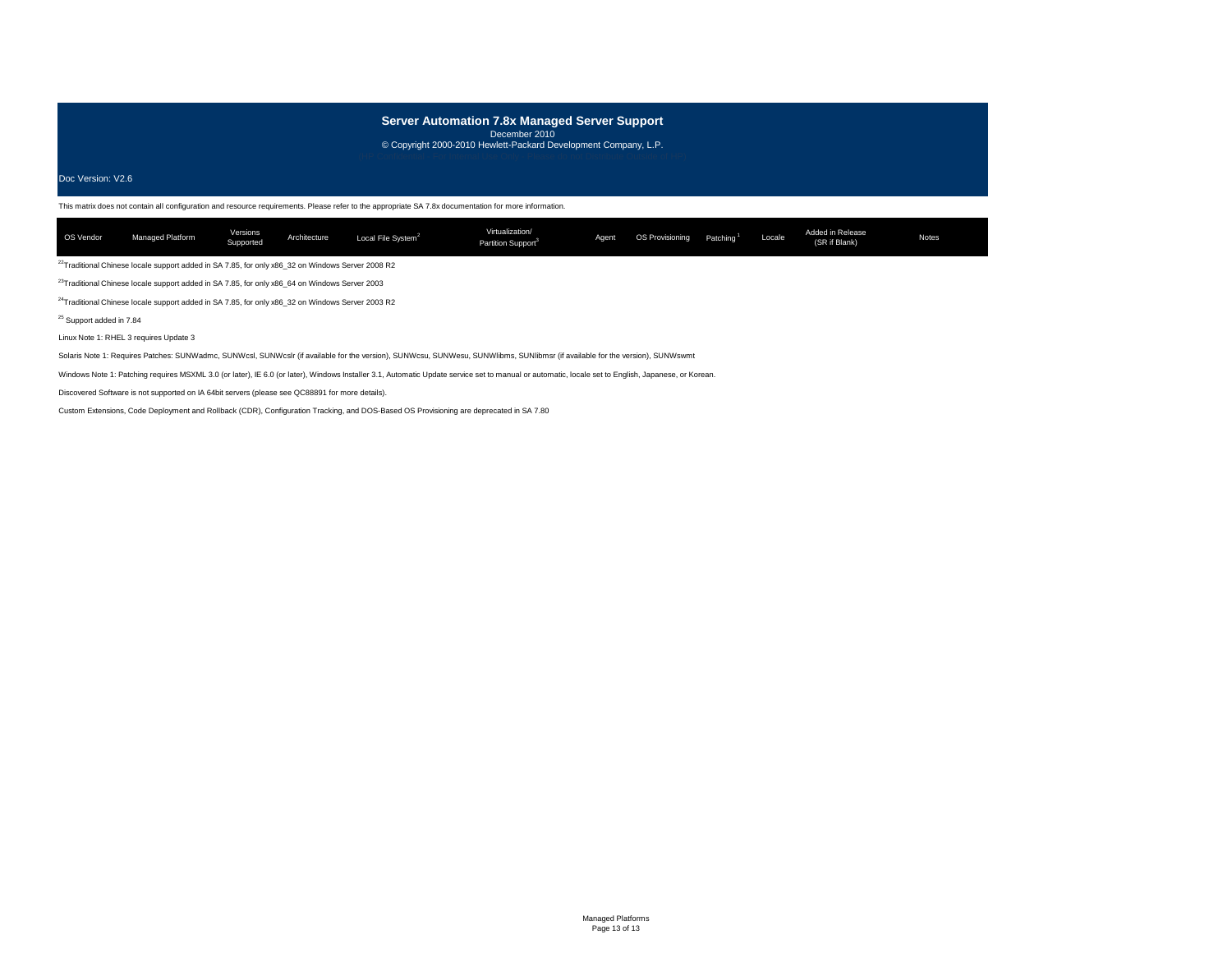# **Server Automation 7.8x Hypervisor Support**

December 2010

© Copyright 2000-2010 Hewlett-Packard Development Company, L.P.

## Doc Version: V2.6

This matrix does not contain all configuration and resource requirements. Please refer to the appropriate SA 7.8x documentation for more information.

| Vendor         | <b>Hypervisor Platform</b>                          | OS Version                                                     |                           | <b>Actions Supported</b>                                       | Added in Release (SR if<br>Blank) | <b>Notes</b> |
|----------------|-----------------------------------------------------|----------------------------------------------------------------|---------------------------|----------------------------------------------------------------|-----------------------------------|--------------|
| Microsoft      | Windows Server 2008 Hyper-V                         | Windows Server 2008 (Standard,<br>Enterprise, Datacenter, Web) | x86_64                    | Shut Down, Turn Off, Pause,<br>Start, Reset                    |                                   |              |
|                | Windows Server 2008 R2 Hyper-V                      | Windows Server 2008 (Standard,<br>Enterprise, Datacenter, Web) | x86_64                    | Shut Down, Turn Off, Pause,<br>Start, Reset                    | 7.84                              |              |
|                |                                                     |                                                                |                           |                                                                |                                   |              |
|                | Virtuozzo Containers 4.0                            | RHEL 5 base server                                             | x86_32<br>x86_64          | Start, Stop, Suspend, Resume,<br>Restart, Destroy, Renumber    | 7.81                              |              |
|                | Virtuozzo Containers 4.0                            | RHEL 4 AS                                                      | x86_32<br>x86_64          | Start, Stop, Suspend, Resume,<br>Restart, Destroy, Renumber    | 7.81                              |              |
| Parallels Inc. | Virtuozzo Containers 4.0                            | RHEL 4 ES                                                      | x86_32<br>x86_64          | Start, Stop, Suspend, Resume,<br>Restart, Destroy, Renumber    | 7.81                              |              |
|                | Virtuozzo Containers 4.0                            | RHEL 4 WS                                                      | x86_32<br>x86_64          | Start, Stop, Suspend, Resume,<br>Restart, Destroy, Renumber    | 7.81                              |              |
|                | Virtuozzo Containers 4.0                            | OEL <sub>5</sub>                                               | x86_32<br>x86_64          | Start, Stop, Suspend, Resume,<br>Restart, Destroy, Renumber    | 7.81                              |              |
|                |                                                     |                                                                |                           |                                                                |                                   |              |
| Sun            | Solaris 10 Global Zone                              | Solaris 10                                                     | Sparc<br>x86_32<br>x86_64 | Create, Modify, Start, Stop,<br>Remove                         |                                   |              |
|                |                                                     |                                                                |                           |                                                                |                                   |              |
|                | <b>ESX 4.0 U1</b><br><b>ESXi 4.0 U1</b>             | N/A                                                            | x86_32<br>x86_64          | Create, Modify, Remove, Power<br>On, Power Off, Suspend, Reset | 7.84                              |              |
| VMware         | <b>ESX 4.0</b><br><b>ESXi 4.0</b>                   | N/A                                                            | x86_32<br>x86_64          | Create, Modify, Remove, Power<br>On, Power Off, Suspend, Reset | 7.81                              |              |
|                | <b>ESX 3.5</b><br><b>ESXi 3.5</b><br><b>ESX 3.0</b> | N/A                                                            | x86_32<br>x86_64          | Create, Modify, Remove, Power<br>On, Power Off, Suspend, Reset |                                   |              |

Please refer to the Managed Servers Support Matrix for SA features supported on Hypervisors running as managed servers.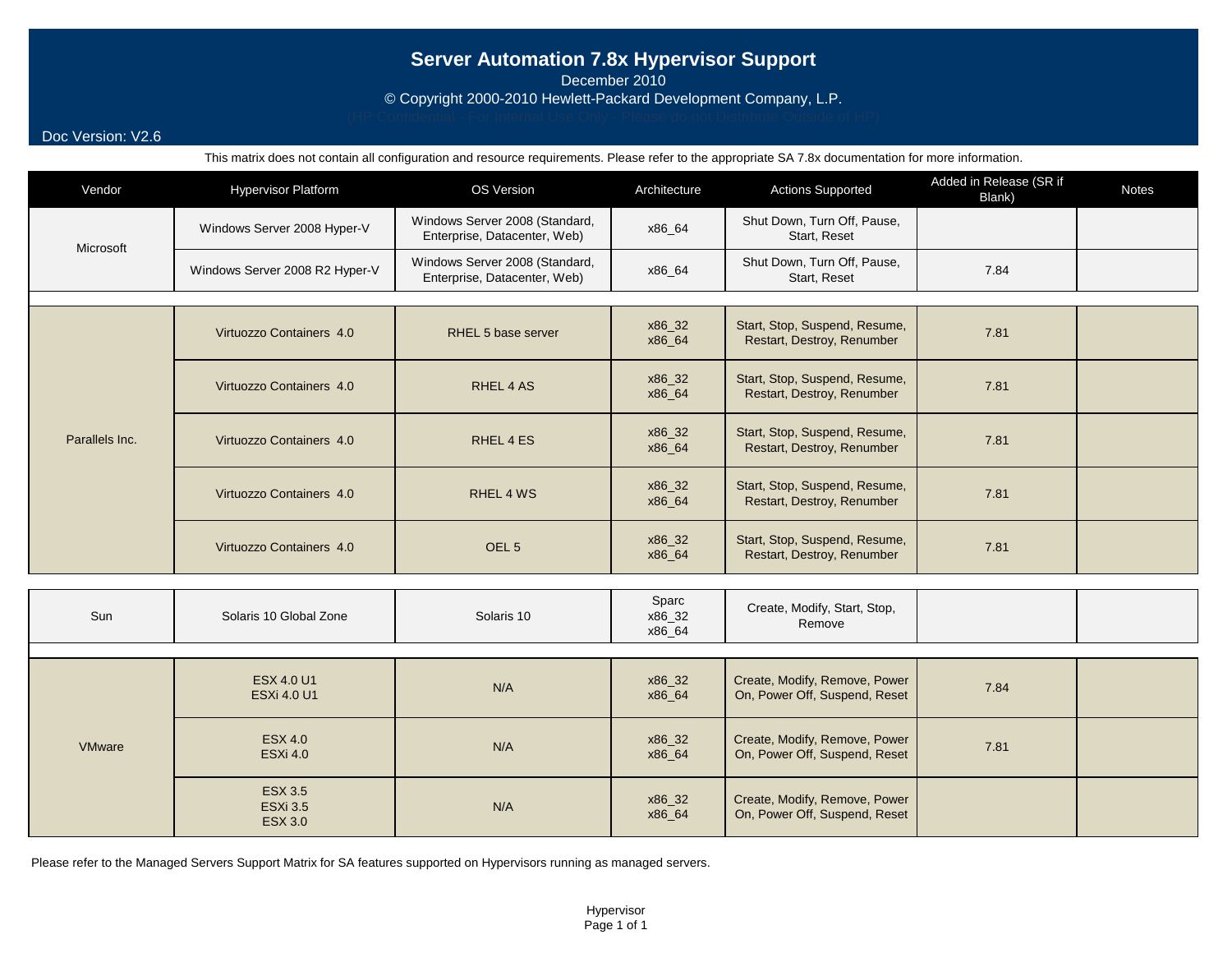# **Server Automation 7.8x Core Server Support**

December 2010

© Copyright 2000-2010 Hewlett-Packard Development Company, L.P.

Doc Version: V2.6

| OS Vendor | Core Platform                                                         | Versions<br>Supported | Architecture     | Locale | <b>Local File</b><br>System | Virtualization<br>Support <sup>1</sup>                                                                                                                                         | Added in<br>Release<br>(SR if Blank)                                                                                 | <b>Notes</b>                                                                                                                                                                                                                                                                                                                                                                                                                                                                                    |
|-----------|-----------------------------------------------------------------------|-----------------------|------------------|--------|-----------------------------|--------------------------------------------------------------------------------------------------------------------------------------------------------------------------------|----------------------------------------------------------------------------------------------------------------------|-------------------------------------------------------------------------------------------------------------------------------------------------------------------------------------------------------------------------------------------------------------------------------------------------------------------------------------------------------------------------------------------------------------------------------------------------------------------------------------------------|
|           | RHEL 5 base server<br>RHEL 5 Advanced<br>Platform <sup>5</sup>        | U <sub>4</sub>        | x86_64           | EN, JA | $ext{3,vxfs}^2$             | ESX Server 3.0<br>ESX Server 3.5<br>ESXi Server 3.5<br>ESX Server 4.0 U1 <sup>4</sup><br>ESXi Server 4.0 U1 <sup>4</sup>                                                       | 7.83                                                                                                                 | SA 7.80 cores running on VMware ESX VM's are<br>supported when specific requirements are met.<br>For details on these requirements please<br>download and read Tech Note<br>TN_SA_Cores_on_VMs.fm on the<br>http://h20230.www2.hp.com/selfsolve/manuals<br>website.<br>See platform note 1                                                                                                                                                                                                      |
|           | RHEL 5 base server<br><b>RHEL 5 Advanced</b><br>Platform <sup>5</sup> | $U2-U3$               | x86 64<br>EN, JA |        | $ext{3,vxfs}^2$             | ESX Server 3.0<br>vxfs file<br>ESX Server 3.5<br>system<br>ESXi Server 3.5<br>support is<br>ESX Server 4.0 U1 <sup>4</sup><br>added in 7.81<br>ESXi Server 4.0 U1 <sup>4</sup> |                                                                                                                      | SA 7.80 cores running on VMware ESX VM's are<br>supported when specific requirements are met.<br>For details on these requirements please<br>download and read Tech Note<br>TN SA Cores on VMs.fm on the<br>http://h20230.www2.hp.com/selfsolve/manuals<br>website.<br>See platform note 1                                                                                                                                                                                                      |
| Red Hat   | RHEL 5 Desktop                                                        | All                   | x86_64           |        |                             |                                                                                                                                                                                |                                                                                                                      | <b>Not Supported</b>                                                                                                                                                                                                                                                                                                                                                                                                                                                                            |
|           | RHEL 4 AS                                                             | <b>U6-U8</b>          | x86_64           | EN, JA | $ext{3,vxfs}^3$             | ESX Server 3.0<br>ESX Server 3.5<br>ESXi Server 3.5<br>ESX Server 4.0 U1 <sup>4</sup><br>ESXi Server 4.0 U1 <sup>4</sup>                                                       | U8 support is<br>added in 7.81<br>vxfs file<br>system<br>support is<br>added in 7.81<br>for RHEL 4 AS<br>U8 only $3$ | Red Hat 4 Update 7 is vulnerable to kernel panics,<br>to avoid them you must update your kernel. You<br>can get the updated kernel here:<br>https://rhn.redhat.com/errata/RHBA-2008-<br>0650.html<br>SA 7.80 cores running on VMware ESX VM's are<br>supported when specific requirements are met.<br>For details on these requirements please<br>download and read Tech Note<br>TN SA Cores on VMs.fm on the<br>http://h20230.www2.hp.com/selfsolve/manuals<br>website.<br>See platform note 1 |
|           | RHEL 4 AS                                                             | U <sub>5</sub>        | x86_64           | EN, JA | ext <sub>3</sub>            |                                                                                                                                                                                |                                                                                                                      | See platform note 1                                                                                                                                                                                                                                                                                                                                                                                                                                                                             |
|           | RHEL 3 AS                                                             | GA-U9                 | x86_32           | EN, JA | ext <sub>3</sub>            |                                                                                                                                                                                |                                                                                                                      | Deprecated                                                                                                                                                                                                                                                                                                                                                                                                                                                                                      |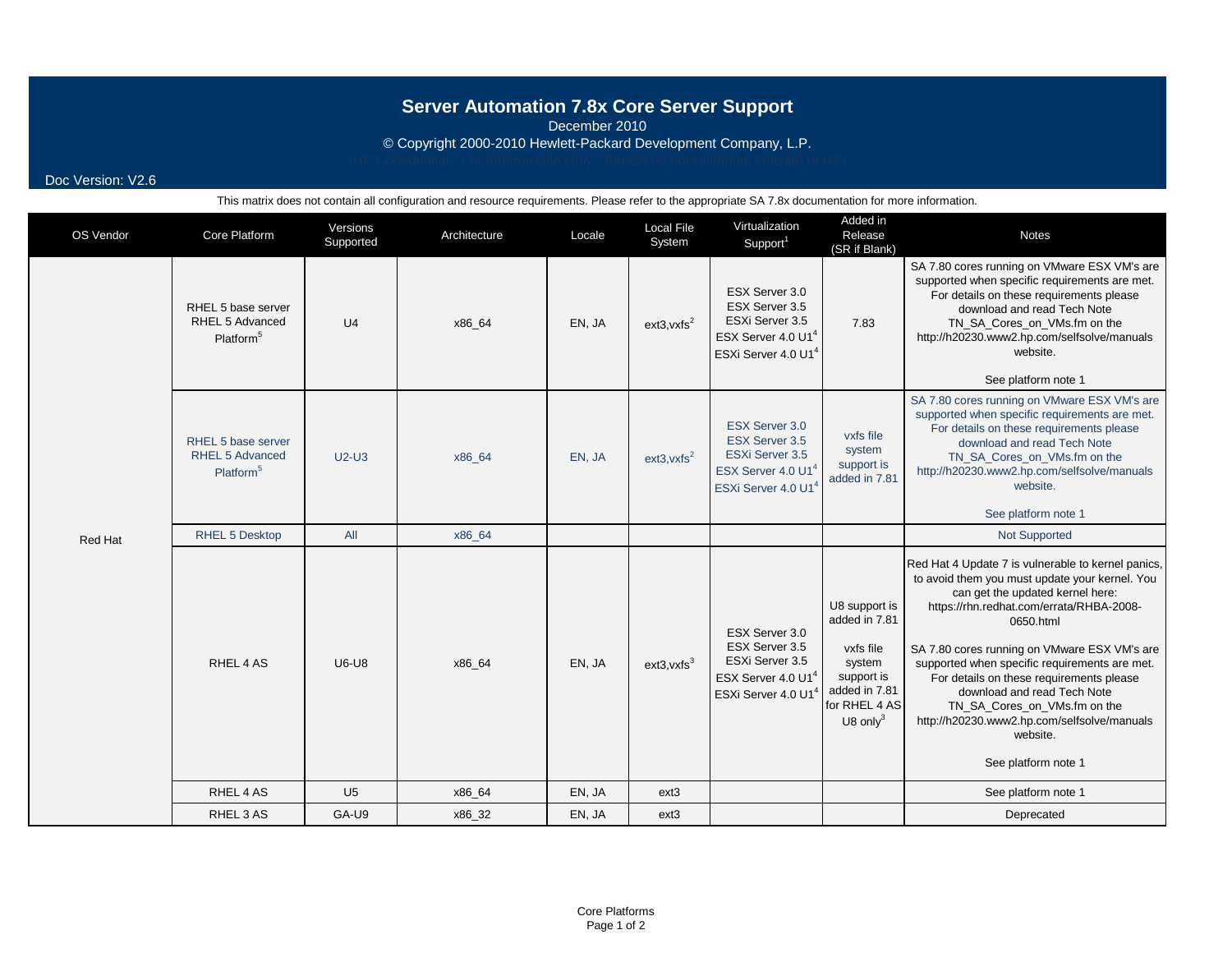## **Server Automation 7.8x Core Server Support**

December 2010

© Copyright 2000-2010 Hewlett-Packard Development Company, L.P.

Doc Version: V2.6

This matrix does not contain all configuration and resource requirements. Please refer to the appropriate SA 7.8x documentation for more information.

| OS Vendor | Core Platform      | Versions<br>Supported | Architecture           | Locale | <b>Local File</b><br>System | Virtualization<br>Support <sup>1</sup> | Added in<br>Release<br>(SR if Blank) | <b>Notes</b>               |  |  |
|-----------|--------------------|-----------------------|------------------------|--------|-----------------------------|----------------------------------------|--------------------------------------|----------------------------|--|--|
| Novell    | SLES <sub>10</sub> | SP <sub>3</sub>       | x86_64                 | EN, JA | reiserfs                    |                                        | 7.82                                 | See platform note 1        |  |  |
|           | <b>SLES 10</b>     | SP <sub>2</sub>       | x86 64                 | EN, JA | reiserfs                    |                                        |                                      | See platform note 1        |  |  |
|           |                    |                       |                        |        |                             |                                        |                                      |                            |  |  |
|           | Solaris 10         | GA-U6                 | SPARC - Sun4u          | EN, JA | ufs,vrts <sup>6</sup>       | Sun DSD                                |                                      | See platform notes 1 and 2 |  |  |
|           | Solaris 10         | GA-U6                 | SPARC- Sun4v (Niagara) | EN, JA | ufs,vrts <sup>6</sup>       | Sun DSD                                |                                      | Deprecated                 |  |  |
| Sun       | Solaris 10         | U <sub>6</sub>        | SPARC - Sun4u          | EN, JA | zfs                         | Sun DSD                                |                                      | See platform notes 1 and 2 |  |  |
|           | Solaris 9          | All                   | SPARC - Sun4u          | EN, JA | ufs                         | Sun DSD                                |                                      | Deprecated                 |  |  |
|           | Solaris 8          | All                   | SPARC - Sun4u          | EN, JA | ufs                         | Sun DSD                                |                                      | Deprecated                 |  |  |

<sup>1</sup> The Virtualization Support column lists the supported virtualization container technologies (VM guests or partitions) with the specified Managed Platform.

 $2$  This requires Veritas Storage Foundation Basic 5.0 MP3 RP2 or later.

<sup>3</sup> vxfs file system support is added in 7.81 for RHEL 4 AS U8 only. This requires Veritas Storage Foundation Basic 5.0 MP3 RP2 or later.

4 Core support for ESX 4.0 U1 and ESXi 4.0 U1 is added in SA 7.84.

5 Core support for RHEL 5 Advanced Platform is supported as of SA 7.84.

 $6$  Veritas filesystem support is added in SA 7.84

### **Platform Notes**

Note 1 - Please see this OS under the Managed Server Support Matrix. Core servers require SA agents and the same caveats from managed servers apply to core servers as well.

Note 2 - SA Core servers may not be installed in Solaris Local Zones and Solaris Local Zones may not be installed on a Server where an SA Core is installed.

### **General Notes**

Antivirus software is not supported on SA cores. Please see QC 57187 for more details.

IPMP (IP Multi-Pathing) and NIC bonding are supported on core and satellite servers in SA 7.83. SAN Support (MPIO) was added in SA 7.83

> Core Platforms Page 2 of 2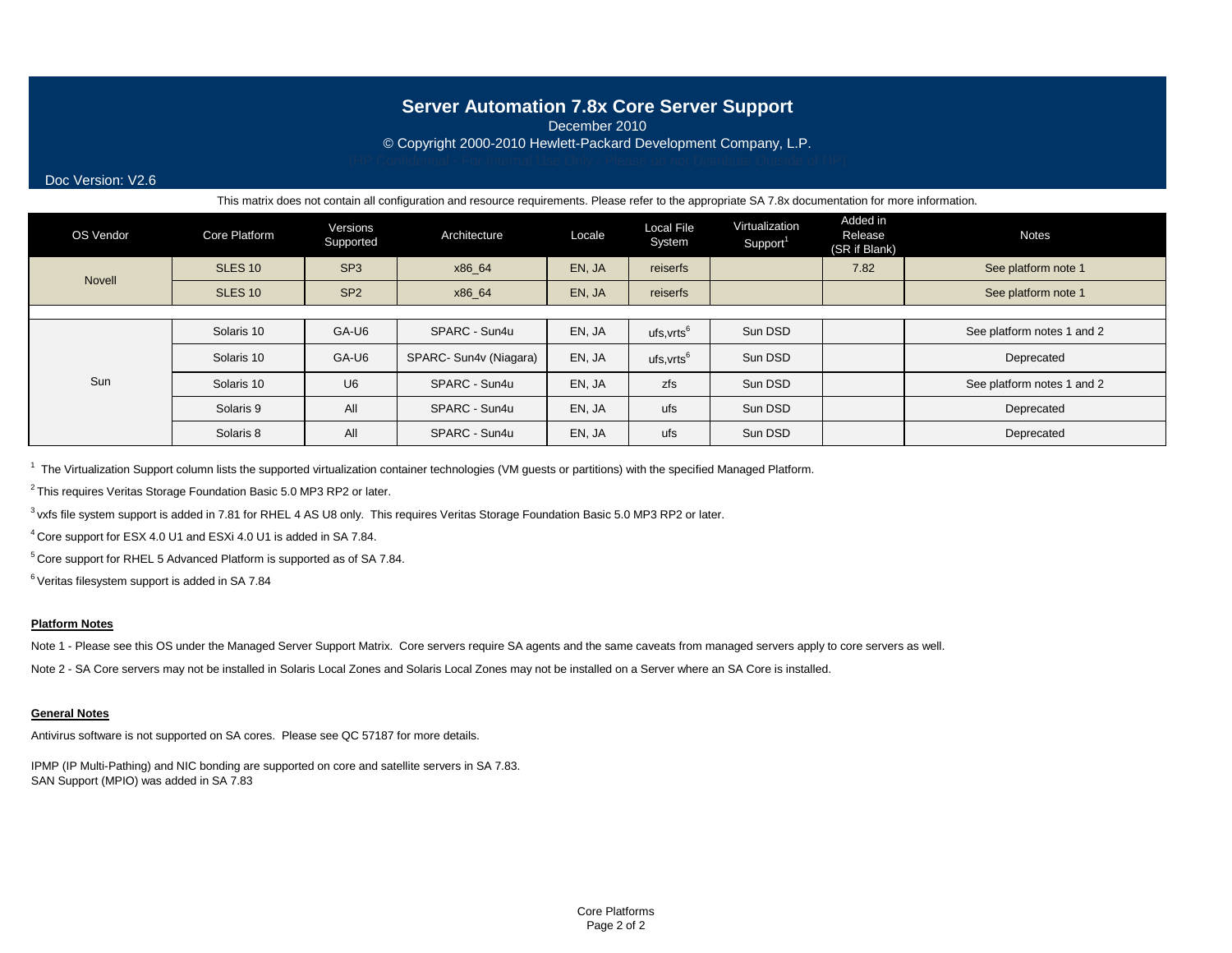# **Server Automation 7.8x Core Database Support**

December 2010

© Copyright 2000-2010 Hewlett-Packard Development Company, L.P.

## Doc Version: V3.3

For hardware, space, configuration and package requirements, see Appendix A: Oracle Setup for the Model Repository in the SA 7.8x Planning Installation Guide.

| Database | Database<br>Versions | <b>Database Editions</b>                                                                   | Operating Systems/Architecture <sup>2</sup>   | <b>Notes</b> |
|----------|----------------------|--------------------------------------------------------------------------------------------|-----------------------------------------------|--------------|
| Oracle   | 11.1.0.7             | <b>Oracle Standard Edition</b><br>Oracle Enterprise Edition<br>Oracle Standard Edition One | SuSE Linux Enterprise Server<br>10 (x86_64)   |              |
| Oracle   | 10.2.0.4             | <b>Oracle Standard Edition</b><br>Oracle Enterprise Edition<br>Oracle Standard Edition One | SuSE Linux Enterprise Server<br>10 $(x86_64)$ |              |
| Oracle   | 11.1.0.7             | <b>Oracle Standard Edition</b><br>Oracle Enterprise Edition<br>Oracle Standard Edition One | Solaris 10 (Sun SPARC)                        |              |
| Oracle   | 10.2.0.4             | <b>Oracle Standard Edition</b><br>Oracle Enterprise Edition<br>Oracle Standard Edition One | Solaris 10 (Sun SPARC)                        |              |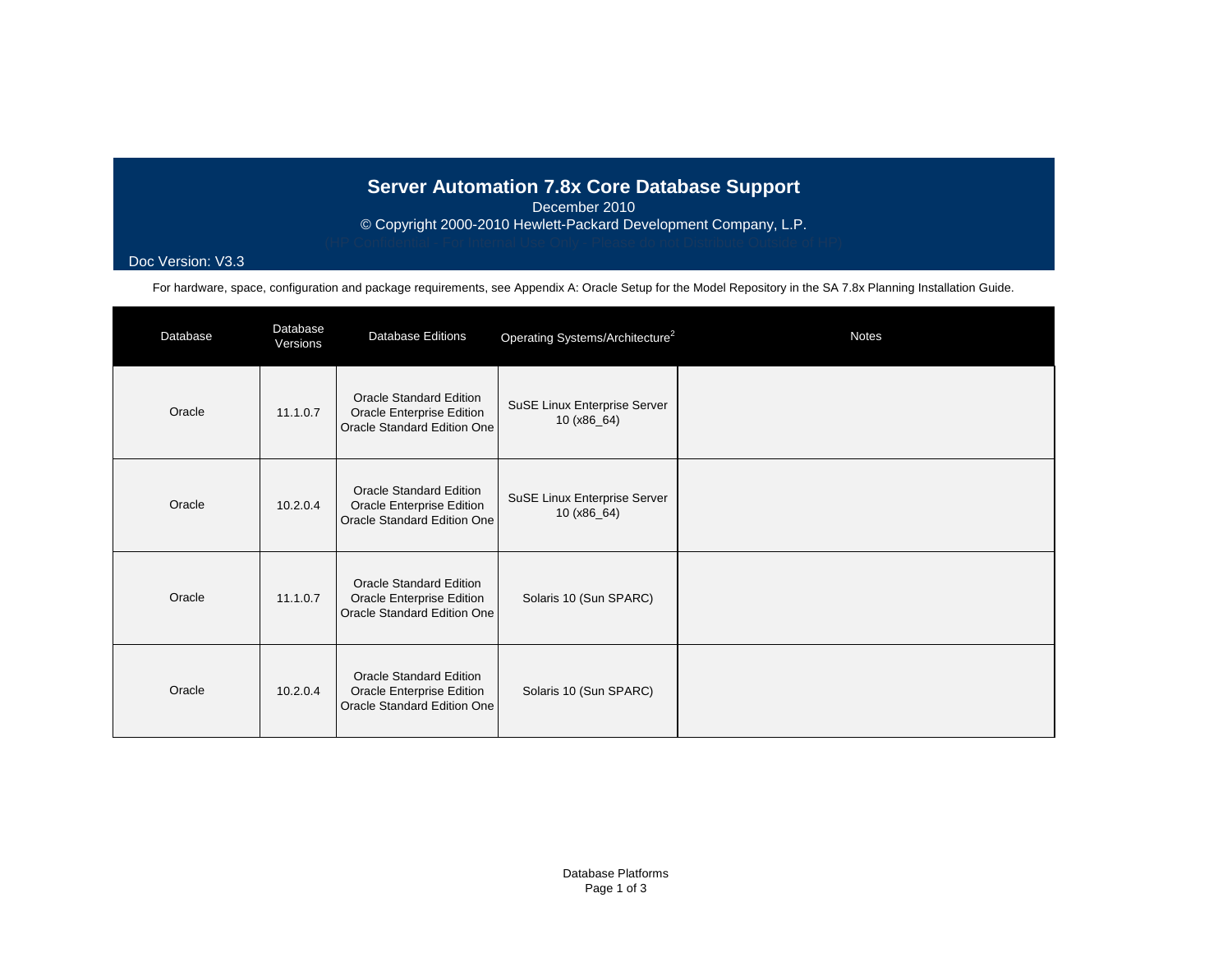# **Server Automation 7.8x Core Database Support**

December 2010

© Copyright 2000-2010 Hewlett-Packard Development Company, L.P.

## Doc Version: V3.3

For hardware, space, configuration and package requirements, see Appendix A: Oracle Setup for the Model Repository in the SA 7.8x Planning Installation Guide.

| Database   | Database<br>Versions | <b>Database Editions</b>                                                                   | Operating Systems/Architecture <sup>2</sup> | <b>Notes</b>                                        |
|------------|----------------------|--------------------------------------------------------------------------------------------|---------------------------------------------|-----------------------------------------------------|
| Oracle     | 10.2.0.2             | <b>Oracle Standard Edition</b><br>Oracle Enterprise Edition<br>Oracle Standard Edition One | Solaris 10 (Sun SPARC)                      |                                                     |
| Oracle RAC | 11.1.0.7             | <b>Oracle Enterprise Edition</b>                                                           | RHEL 5 base server (x86_64)                 | Supported as of SA 7.82                             |
| Oracle     | 11.1.0.7             | Oracle Standard Edition<br>Oracle Enterprise Edition<br>Oracle Standard Edition One        | RHEL 5 base server $(x86_64)^1$             | VM support was added in SA 7.83. Please see note 1. |
| Oracle RAC | 10.2.0.4             | <b>Oracle Enterprise Edition</b>                                                           | RHEL 5 base server (x86_64)                 | Supported as of SA 7.82                             |
| Oracle     | 10.2.0.4             | Oracle Standard Edition<br>Oracle Enterprise Edition<br>Oracle Standard Edition One        | RHEL 5 base server (x86_64)                 |                                                     |
| Oracle RAC | 11.1.0.7             | <b>Oracle Enterprise Edition</b>                                                           | RHEL 4 AS (x86_64)                          | VM support was added in SA 7.83. Please see note 1. |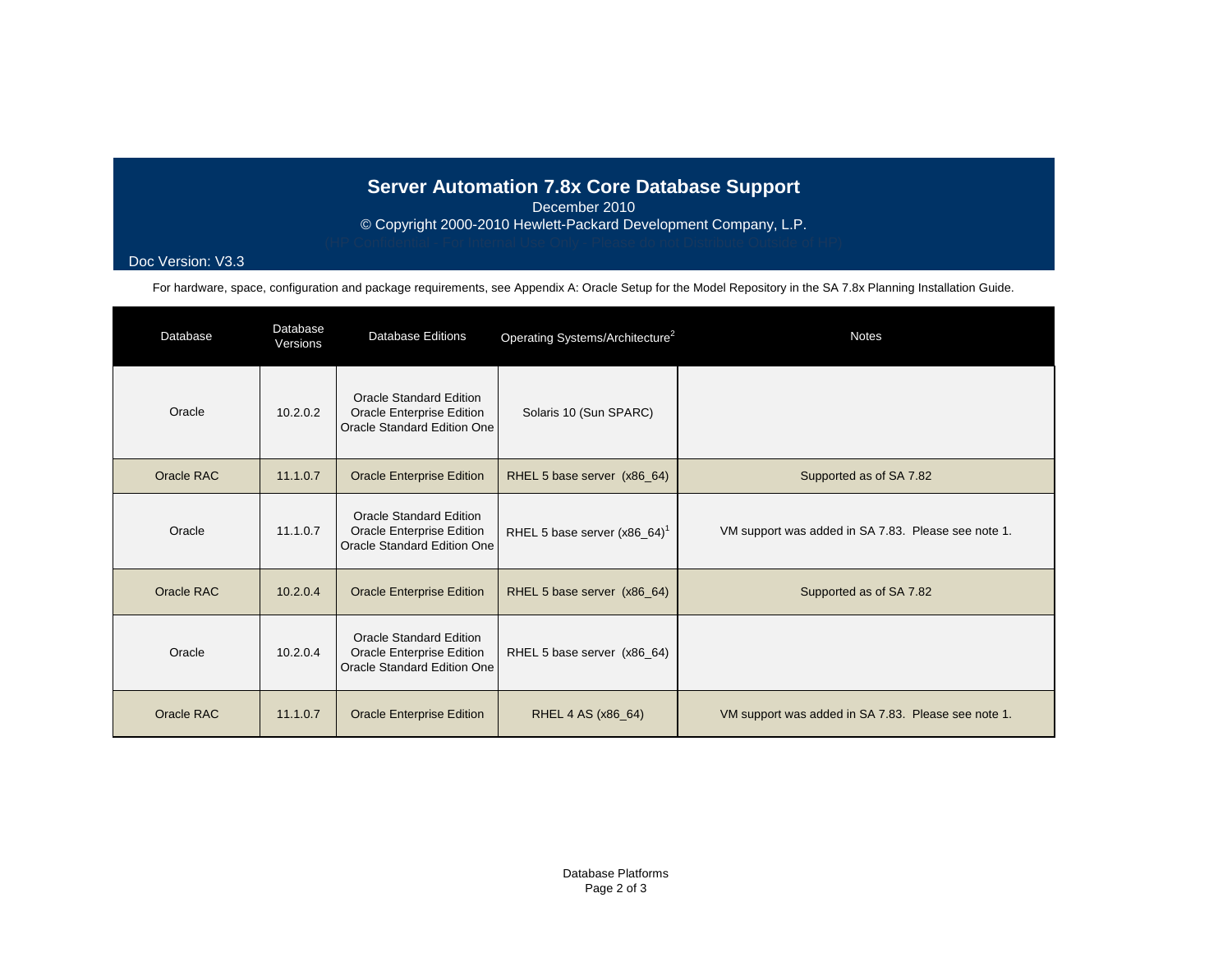# **Server Automation 7.8x Core Database Support**

December 2010

© Copyright 2000-2010 Hewlett-Packard Development Company, L.P.

## Doc Version: V3.3

For hardware, space, configuration and package requirements, see Appendix A: Oracle Setup for the Model Repository in the SA 7.8x Planning Installation Guide.

| Database   | Database<br>Versions | <b>Database Editions</b>                                                            | Operating Systems/Architecture <sup>2</sup> | <b>Notes</b>                                                                             |  |  |
|------------|----------------------|-------------------------------------------------------------------------------------|---------------------------------------------|------------------------------------------------------------------------------------------|--|--|
| Oracle     | 11.1.0.7             | Oracle Standard Edition<br>Oracle Enterprise Edition<br>Oracle Standard Edition One | RHEL 4 AS (x86_64) <sup>1</sup>             | VM support was added in SA 7.83. Please see note 1.                                      |  |  |
| Oracle RAC | 10.2.0.4             | <b>Oracle Enterprise Edition</b>                                                    | RHEL 4 AS (x86_64)                          | Supported as of SA 7.82                                                                  |  |  |
| Oracle     | 10.2.0.4<br>10.2.0.2 | Oracle Standard Edition<br>Oracle Enterprise Edition<br>Oracle Standard Edition One | RHEL 3 AS (x86_32)<br>RHEL 4 AS (x86_64)    |                                                                                          |  |  |
| Oracle     | 11.2.0.1             | All                                                                                 | All                                         | Not Supported.                                                                           |  |  |
| Oracle     | 10.2.0.3             | All                                                                                 | All                                         | Not Supported. Oracle 10.2.0.3 is not supported by SA due to known<br>incompatibilities. |  |  |

<sup>1</sup> As of SA 7.83, the core server support on VMware has been extended to core database platforms. Please see the Core Platforms Support Matrix for details.

 $^2$  As of SA 7.84, SA supports remote database running on HP-UX 11.31 IA\_64 and AIX 6.1 platforms.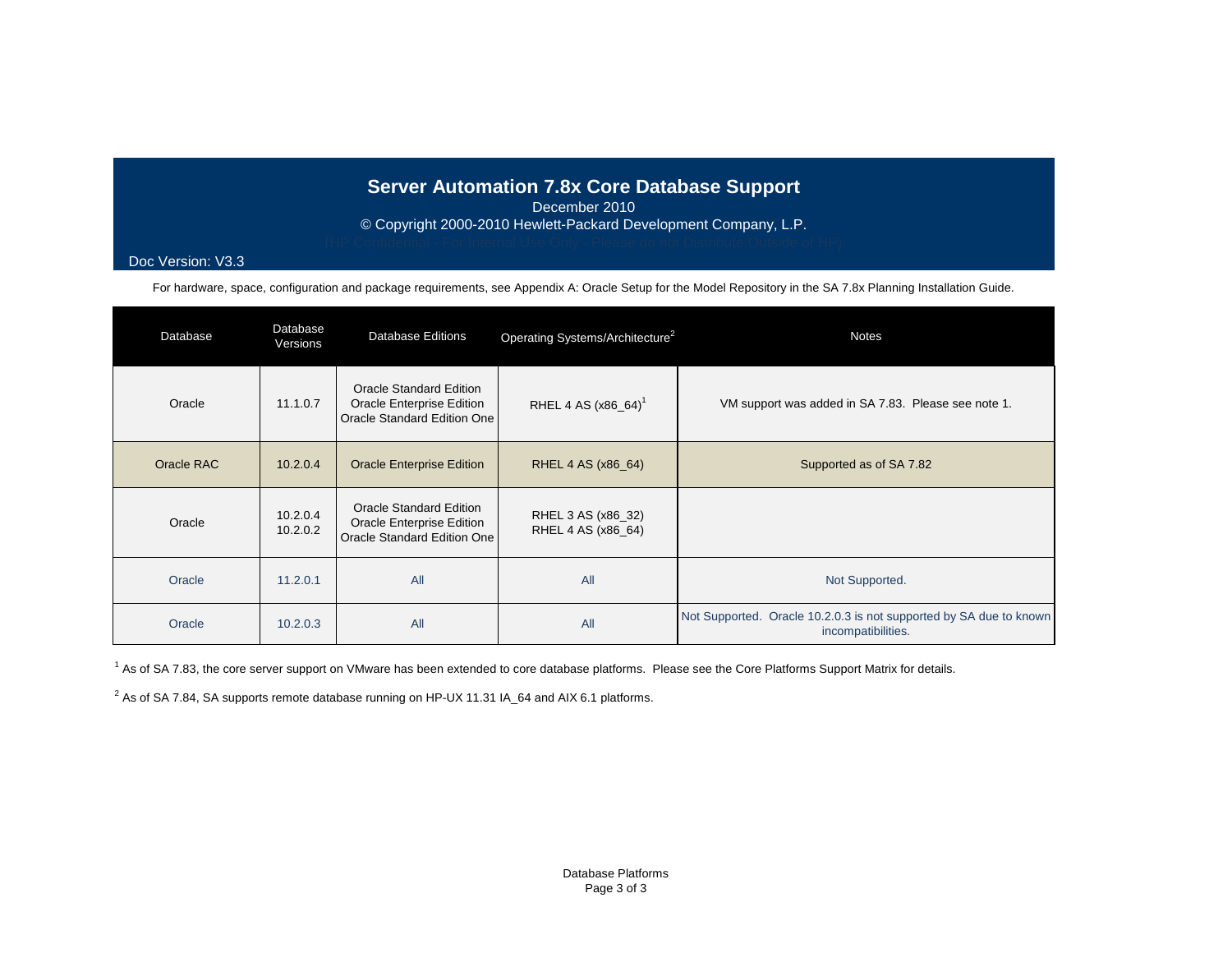# **Server Automation 7.8x Satellite Server Support**

December 2010

© Copyright 2000-2010 Hewlett-Packard Development Company, L.P.

Doc Version: V2.6

| OS Vendor      | Core Platform                                               | Versions<br>Supported | Architecture           | Locale | <b>Local File</b><br>System | Virtualization Support                                                                                                   | Added in<br>Release (SR if<br>Blank) | <b>Notes</b>                                                                                                                                                                                                                   |
|----------------|-------------------------------------------------------------|-----------------------|------------------------|--------|-----------------------------|--------------------------------------------------------------------------------------------------------------------------|--------------------------------------|--------------------------------------------------------------------------------------------------------------------------------------------------------------------------------------------------------------------------------|
|                | RHEL 5 base server<br>RHEL 5 Advanced Platform <sup>3</sup> | U <sub>4</sub>        | x86_64                 | EN, JA | $ext{3}, vxfs1$             | ESX Server 3.0<br>ESX Server 3.5<br>ESXi Server 3.5<br>ESX Server 4.0 U1 <sup>2</sup><br>ESXi Server 4.0 U1 <sup>2</sup> | 7.83                                 | See platform note 1                                                                                                                                                                                                            |
|                | RHEL 5 base server<br>RHEL 5 Advanced Platform <sup>3</sup> | $U2-U3$               | x86_64                 | EN, JA | $ext{3}, vxfs1$             | ESX Server 3.0<br>ESX Server 3.5<br>ESXi Server 3.5<br>ESX Server 4.0 U1 <sup>2</sup><br>ESXi Server 4.0 U1 <sup>2</sup> |                                      | See platform note 1                                                                                                                                                                                                            |
| <b>Red Hat</b> | <b>RHEL 5 Desktop</b>                                       | All                   | x86_64                 |        |                             |                                                                                                                          |                                      | Not Supported                                                                                                                                                                                                                  |
|                | RHEL 4 AS                                                   | <b>U6-U7</b>          | x86_64                 | EN, JA | $ext{3}, vxfs1$             | ESX Server 3.0<br>ESX Server 3.5<br>ESXi Server 3.5<br>ESX Server 4.0 U1 <sup>2</sup><br>ESXi Server 4.0 U1 <sup>2</sup> |                                      | Red Hat 4 Update 7 is<br>vulnerable to kernel panics, to<br>avoid them you must update<br>your kernel. You can get the<br>updated kernel here:<br>https://rhn.redhat.com/errata/R<br>HBA-2008-0650.html<br>See platform note 1 |
|                | RHEL 4 AS                                                   | U <sub>5</sub>        | x86_64                 | EN, JA | ext <sub>3</sub>            |                                                                                                                          |                                      |                                                                                                                                                                                                                                |
|                | RHEL 3 AS                                                   | GA-U9                 | x86_32                 | EN, JA | ext <sub>3</sub>            |                                                                                                                          |                                      | Deprecated                                                                                                                                                                                                                     |
|                | <b>SLES 10</b>                                              | SP <sub>3</sub>       | x86_64                 | EN, JA | reiserfs                    |                                                                                                                          |                                      | See platform note 1                                                                                                                                                                                                            |
|                | <b>SLES 10</b>                                              | SP <sub>2</sub>       | x86_64                 | EN, JA | reiserfs                    |                                                                                                                          |                                      | See platform note 1                                                                                                                                                                                                            |
| <b>Novell</b>  |                                                             |                       |                        |        |                             |                                                                                                                          |                                      |                                                                                                                                                                                                                                |
|                | SLES <sub>9</sub>                                           | All                   | x86_32                 | EN, JA | reiserfs                    |                                                                                                                          |                                      | Deprecated                                                                                                                                                                                                                     |
|                | Solaris 10                                                  | GA-U6                 | SPARC - Sun4u          | EN, JA | ufs                         | Sun DSD                                                                                                                  |                                      | See platform note 1                                                                                                                                                                                                            |
| Sun            | Solaris 10                                                  | GA-U6                 | SPARC- Sun4v (Niagara) | EN, JA | ufs                         | Sun DSD                                                                                                                  |                                      | Deprecated                                                                                                                                                                                                                     |
|                | Solaris 10                                                  | U6                    | SPARC - Sun4u          | EN, JA | zfs                         | Sun DSD                                                                                                                  |                                      | See platform note 1                                                                                                                                                                                                            |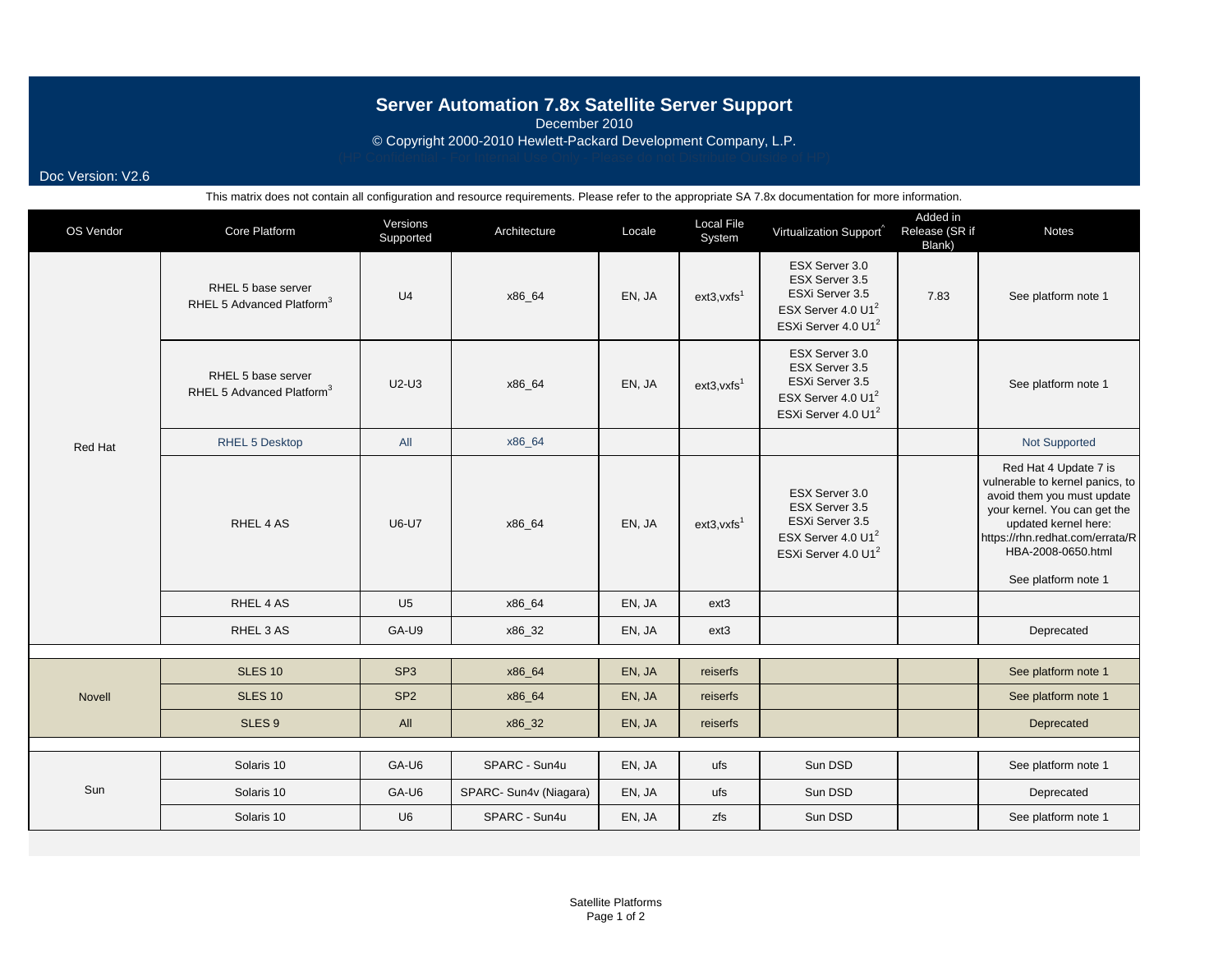## **Server Automation 7.8x Satellite Server Support**

December 2010 © Copyright 2000-2010 Hewlett-Packard Development Company, L.P.

^ The Virtualization Support column lists the supported virtualization container technologies (VM guests or partitions) with the specified Managed Platform.

<sup>1</sup> This requires Veritas Storage Foundation Basic 5.0 MP3 RP2 or later.

<sup>2</sup> Satellite support for ESX 4.0 U1 and ESXi 4.0 U1 is added in SA 7.84.

<sup>3</sup> Satellite support for RHEL 5 Advanced Platform is supported as of SA 7.84.

### **Platform Notes**

Note 1 - Please see this OS under the Managed Server Support Matrix. Core servers require SA agents and the same caveats from managed servers apply to core servers as well.

### **General Notes**

Antivirus software is not supported on SA cores. Please see QC 57187 for more details.

IPMP (IP Multi-Pathing) and NIC bonding are supported on core and satellite servers in 7.83.